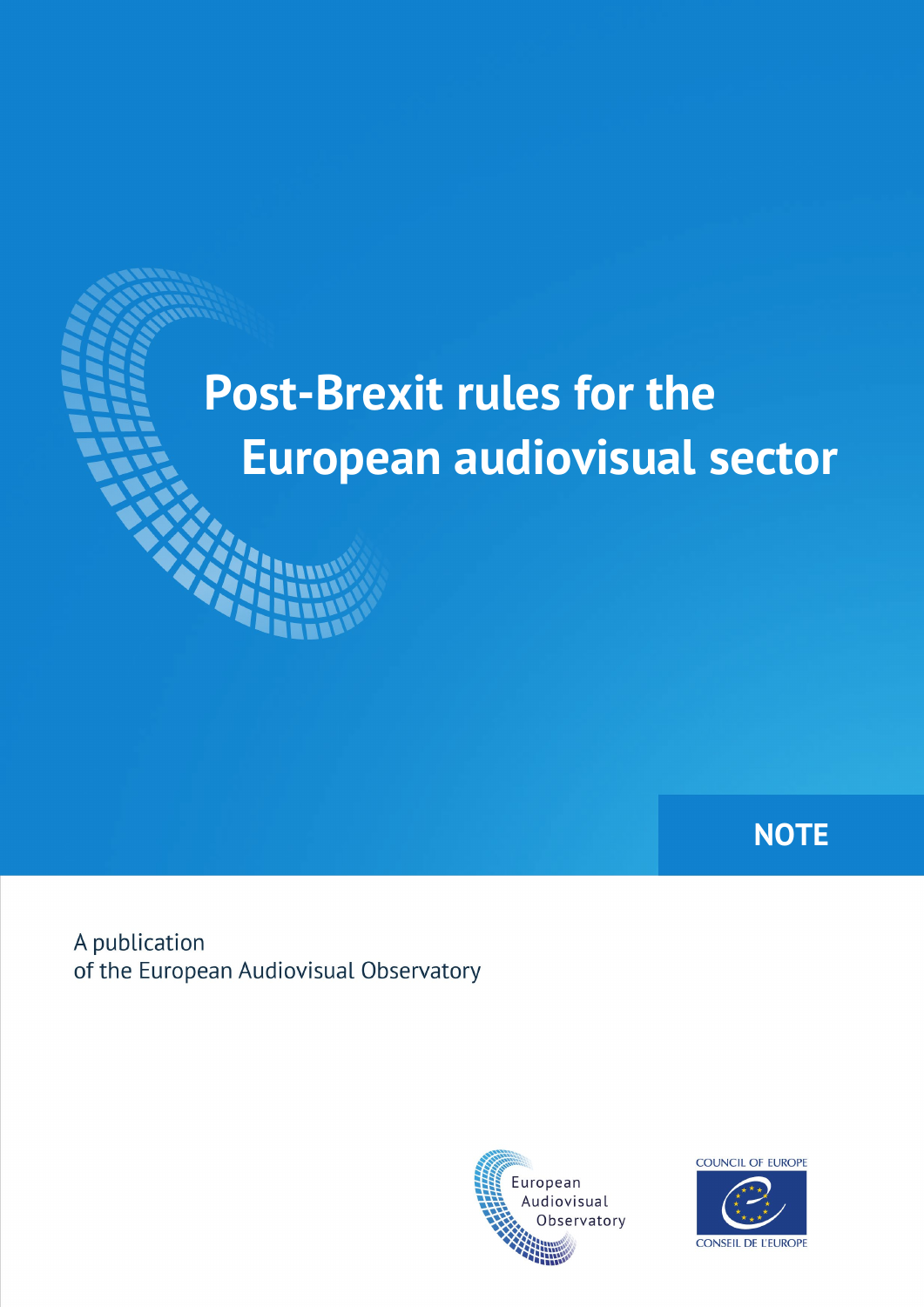**Post-Brexit rules for the European audiovisual sector** European Audiovisual Observatory, Strasbourg, 2021

**Director of publication** – Susanne Nikoltchev, Executive Director **Editorial supervision** – Maja Cappello, Head of Department for Legal Information **Editorial team** – Francisco Javier Cabrera Blázquez, Julio Talavera Milla, Sophie Valais **European Audiovisual Observatory**

**Author** Francisco Javier Cabrera Blázquez **European Audiovisual Observatory**

**Editorial assistant** – Sabine Bouajaja **Press and Public Relations** – Alison Hindhaugh, alison.hindhaugh@coe.int **European Audiovisual Observatory**

#### **Publisher**

European Audiovisual Observatory 76, allée de la Robertsau, 67000 Strasbourg, France Tel.: +33 (0)3 90 21 60 00 Fax: +33 (0)3 90 21 60 19 iris.obs@coe.int www.obs.coe.int

**Cover layout** – ALTRAN, France

Please quote this publication as Cabrera Blázquez F.J., *Post-Brexit rules for the European audiovisual sector*, European Audiovisual Observatory, Strasbourg, 2021

© European Audiovisual Observatory (Council of Europe), Strasbourg, 2021

Opinions expressed in this publication are personal and do not necessarily represent the views of the Observatory, its members or the Council of Europe.

#### **NOTE**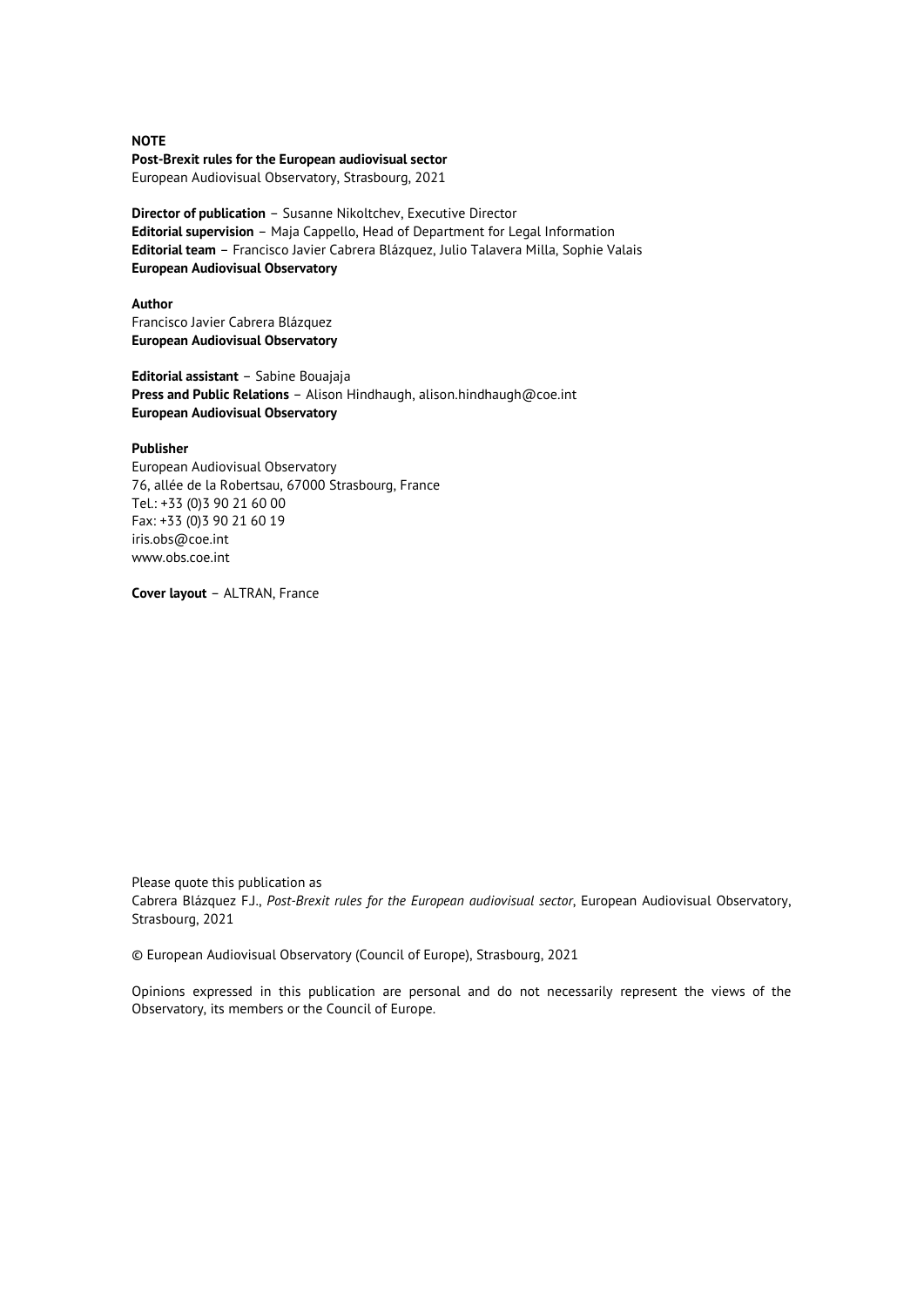# **Post-Brexit rules for the European audiovisual sector**

**Francisco Javier Cabrera Blázquez**



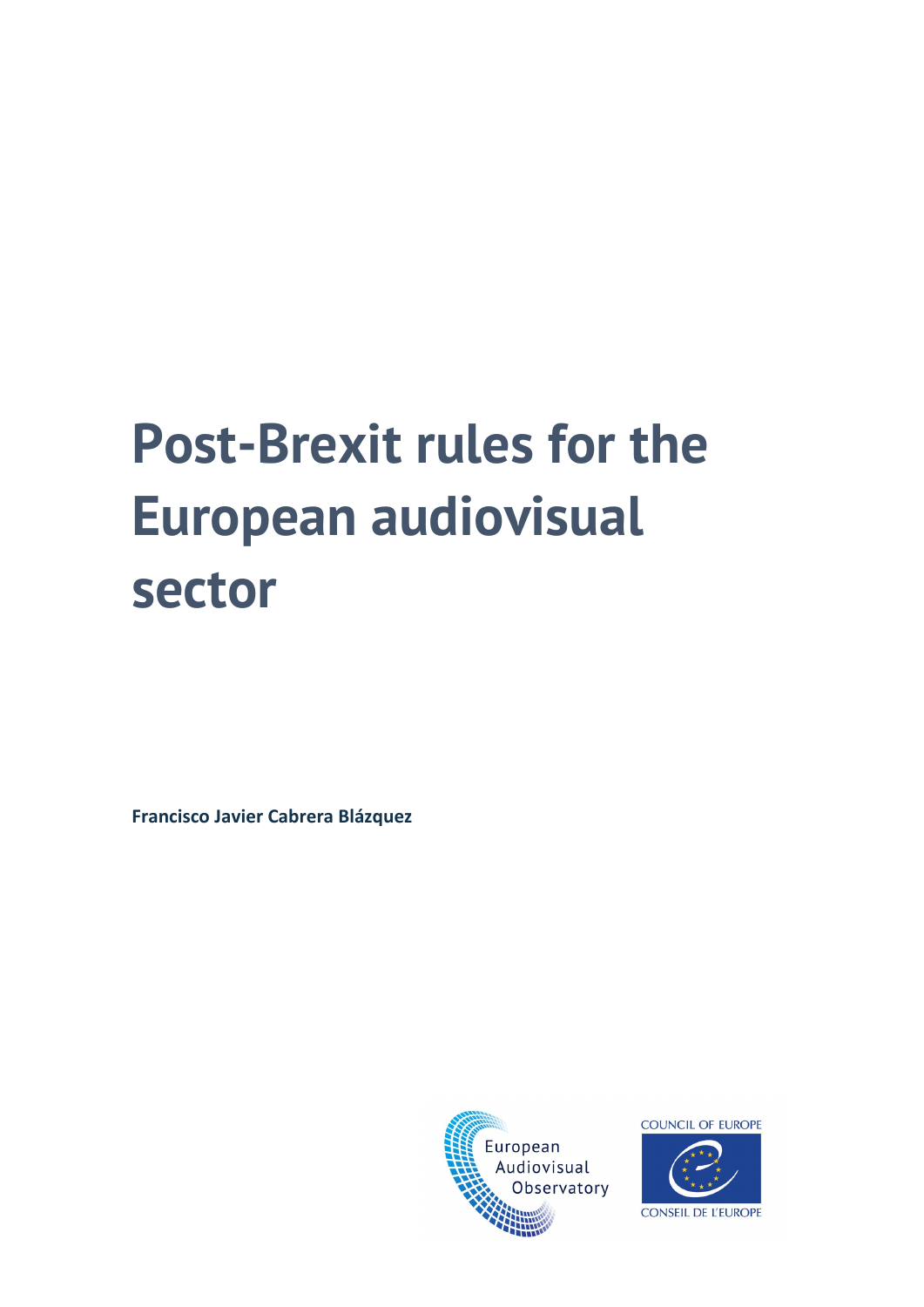# **Foreword**

From 1 January 2021 the relations between the UK and the European Union are governed by a Trade and Cooperation Agreement, as a result of the deal that was reached in the very last days of 2020. These new rules will affect every economic sector, including the audiovisual.

Founding member of the Council of Europe and of the European Audiovisual Observatory, of which it holds the rotating Presidency in 2021, the role of the UK in the European audiovisual landscape remains nevertheless of great relevance despite Brexit. This note aims to present an initial overview of the main legal changes that the new relationship between the UK and the EU will introduce to the audiovisual sectors in the United Kingdom and in the European Union. It covers guidance provided by various official British sources, such as the British Film Institute  $(BFI)$ ,<sup>[1](#page-3-0)</sup> the Department for Digital, Culture, Media and Sport (DCMS),<sup>[2](#page-3-1)</sup> the audiovisual regulator Ofcom,<sup>[3](#page-3-2)</sup> and the Intellectual Property Office (IPO).<sup>[4](#page-3-3)</sup> It also draws on information from European Union institutions, from previous publications of the European Audiovisual Observatory, and from other sources.

The note is provided for information purposes only and cannot be understood as guidance from the European Audiovisual Observatory or the Council of Europe. It will be updated as soon as further details are made available by the Parties.

The note benefits from the precious feedback provided by Maria Donde (Ofcom), Amit Thapar and Patrick McMahon (DCMS) and Neil Watson, Agnieszka Moody and Jack Powell (BFI), with my warmest thanks.

Strasbourg, February 2021

#### **Maja Cappello**

IRIS Coordinator Head of the Department for Legal Information

European Audiovisual Observatory

<span id="page-3-0"></span> $1$  British Film Institute, "EU exit, the end of the transition period and the UK-EU Trade and Cooperation Agreement: Answering questions from the screen sectors", 1 January 2021, [https://www.bfi.org.uk/strategy](https://www.bfi.org.uk/strategy-policy/policy-statements/eu-exit-end-transition-period-uk-eu-trade-cooperation-agreement-answering-questions-from-screen-sectors)[policy/policy-statements/eu-exit-end-transition-period-uk-eu-trade-cooperation-agreement-answering-](https://www.bfi.org.uk/strategy-policy/policy-statements/eu-exit-end-transition-period-uk-eu-trade-cooperation-agreement-answering-questions-from-screen-sectors)

[questions-from-screen-sectors.](https://www.bfi.org.uk/strategy-policy/policy-statements/eu-exit-end-transition-period-uk-eu-trade-cooperation-agreement-answering-questions-from-screen-sectors) The advice in this Q&A refers to the situation as it applies from 1 January 2021 when the Trade and Cooperation Agreement took effect. This Q&A will be updated as further detail becomes clear, including around mobility, subsidy (State aid), data transfers and intellectual property.

<span id="page-3-1"></span> $2$  DCMS, "Guidance - Broadcasting and video on-demand services between the UK and EU - Rules for UK and EU broadcasters and video on-demand services", 31 December 2020, [https://www.gov.uk/guidance/broadcasting](https://www.gov.uk/guidance/broadcasting-and-video-on-demand-services-between-the-uk-and-eu#about-avmsd-and-ectt)and-video-on-demand-services-between-the-uk-and-eu#about-avmsd-and-ectt.<br><sup>3</sup> Ofcom, "Frequently asked questions on linear television services and video on demand services after Brexit",

<span id="page-3-2"></span><sup>6</sup> January 2021,

https://www.ofcom.org.uk/ data/assets/pdf file/0019/190342/faq-television-on-demand-services-after-

<span id="page-3-3"></span>[brexit.pdf.](https://www.ofcom.org.uk/__data/assets/pdf_file/0019/190342/faq-television-on-demand-services-after-brexit.pdf) 4 Intellectual Property Office, "Guidance - Changes to copyright law from 1 January 2021", published 30 January 2020, last updated 4 January 2021,

<https://www.gov.uk/guidance/changes-to-copyright-law-after-the-transition-period>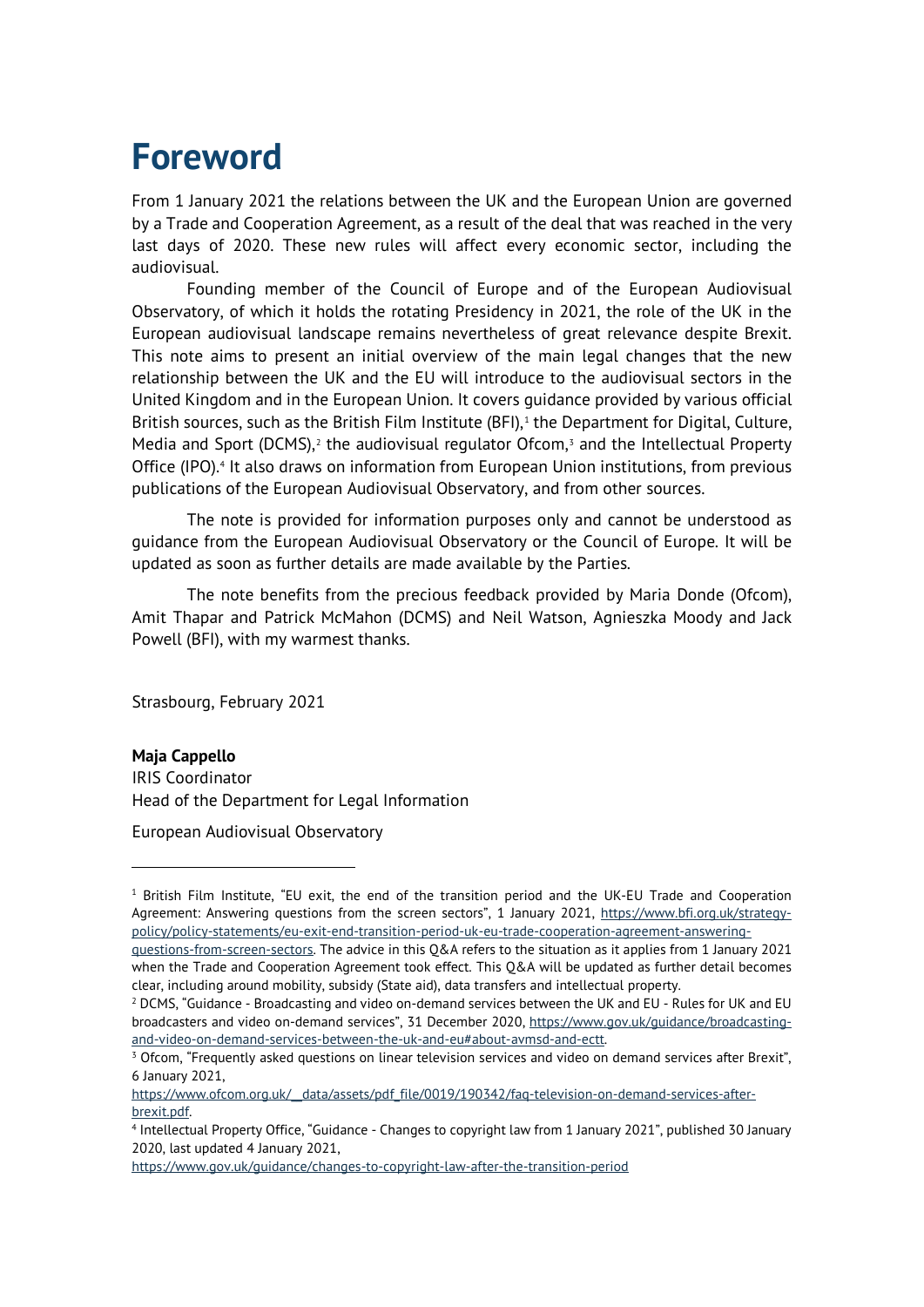# **Table of contents**

| 1.   |  |                                                                                |  |  |  |  |
|------|--|--------------------------------------------------------------------------------|--|--|--|--|
| 1.1. |  |                                                                                |  |  |  |  |
|      |  |                                                                                |  |  |  |  |
| 2.   |  |                                                                                |  |  |  |  |
| 2.1. |  |                                                                                |  |  |  |  |
|      |  |                                                                                |  |  |  |  |
|      |  |                                                                                |  |  |  |  |
|      |  |                                                                                |  |  |  |  |
|      |  |                                                                                |  |  |  |  |
|      |  |                                                                                |  |  |  |  |
|      |  |                                                                                |  |  |  |  |
|      |  | 2.2.3. UK participation in the Creative Europe and other European programmes 8 |  |  |  |  |
|      |  |                                                                                |  |  |  |  |
|      |  |                                                                                |  |  |  |  |
|      |  |                                                                                |  |  |  |  |
|      |  |                                                                                |  |  |  |  |
|      |  |                                                                                |  |  |  |  |
|      |  |                                                                                |  |  |  |  |
|      |  |                                                                                |  |  |  |  |
|      |  |                                                                                |  |  |  |  |
|      |  |                                                                                |  |  |  |  |
|      |  |                                                                                |  |  |  |  |
|      |  |                                                                                |  |  |  |  |
|      |  |                                                                                |  |  |  |  |
|      |  |                                                                                |  |  |  |  |
|      |  |                                                                                |  |  |  |  |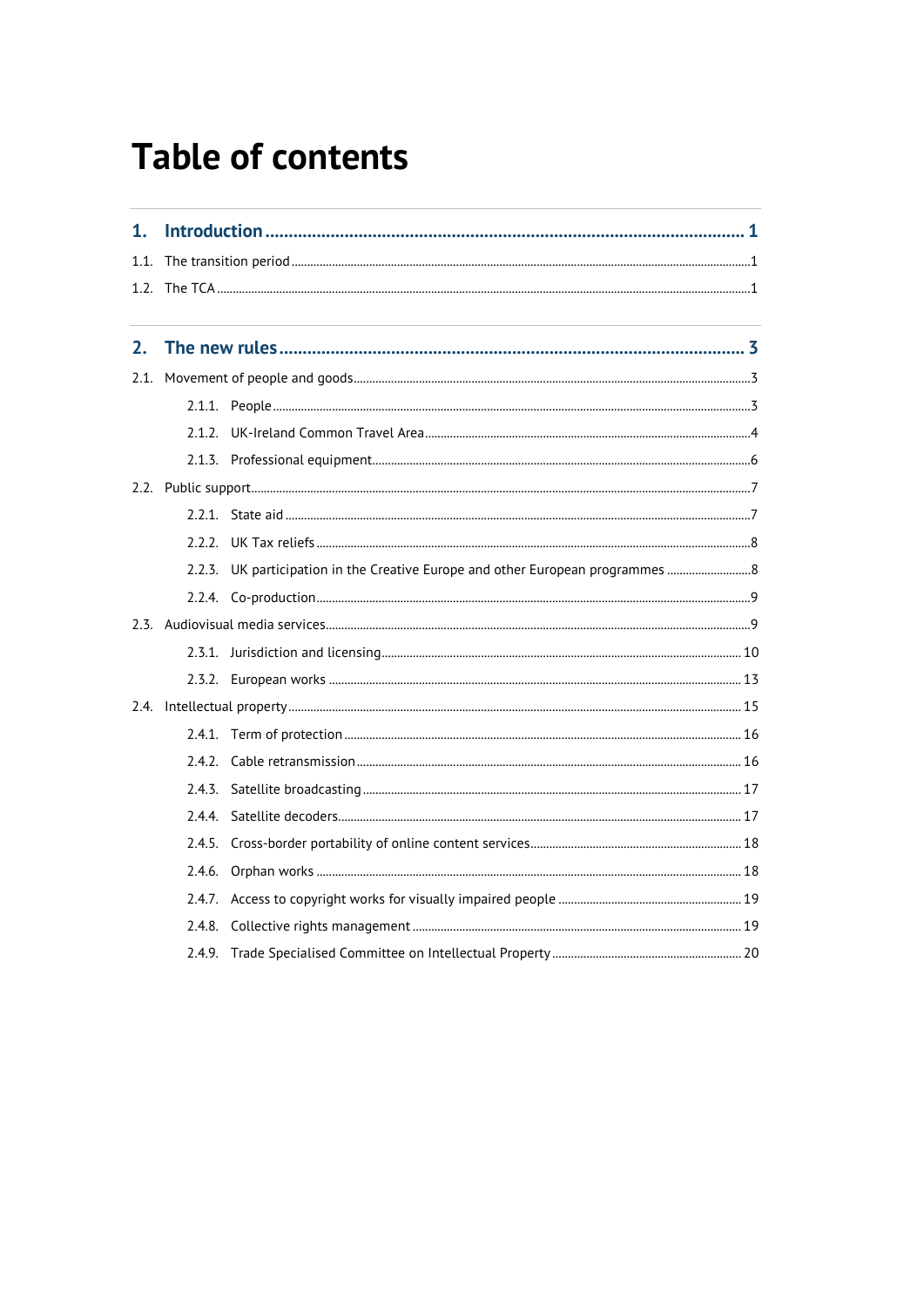

# <span id="page-5-0"></span>**1.Introduction**

# <span id="page-5-1"></span>**1.1. The transition period**

On 31 January 2020, the UK left the European Union and entered a 'transition period' while the UK and the EU negotiated their future relationship. [5](#page-5-3) Almost a year later, on 24 December 2020, the European Commission and the United Kingdom reached a deal on an EU-UK Trade and Cooperation Agreement (TCA), $6$  which defines the terms of their future cooperation.<sup>[7](#page-5-5)</sup>

On 29 December 2020, the Council of the European Union adopted by written procedure the decision on the signing of the deal and its provisional application as of 1 January 2021 until 28 February 2021, pending the consent of the European Parliament and the conclusion of the legislative procedure by the Council decision in 2021. The UK Parliament passed the European Union (Future Relationship) Act 2020 on 30 December 2020.<sup>[8](#page-5-6)</sup> On the same day, the President of the European Council and the President of the European Commission signed the TCA on behalf of the European Union, and the text was signed by Prime Minister Boris Johnson in the United Kingdom.

# <span id="page-5-2"></span>**1.2. The TCA**

On 31 December 2020, the UK left the EU Single Market and Customs Union, as well as all EU policies and international agreements signed by the EU. The trading relationship

See also the summary explainer provided by the UK government,

[https://www.gov.uk/government/publications/agreements-reached-between-the-united-kingdom-of-great-](https://www.gov.uk/government/publications/agreements-reached-between-the-united-kingdom-of-great-britain-and-northern-ireland-and-the-european-union/summary-explainer)

<span id="page-5-3"></span><sup>5</sup> For information about the Brexit process up to 2018 and its possible impact on the audiovisual sector, see Cabrera Blázquez F.J., Cappello M., Fontaine G., Talavera Milla J., Valais S., *Brexit: The impact on the audiovisual sector*, IRIS *Plus*, European Audiovisual Observatory, Strasbourg, 2018, [https://rm.coe.int/brexit-the-impact-on-](https://rm.coe.int/brexit-the-impact-on-the-audiovisual-sector/16808f064f)

<span id="page-5-4"></span>the-audiovisual-sector/16808f064f.<br><sup>6</sup> Trade and Cooperation Agreement between the European Union and the European Atomic Energy Community, of the one part, and the United Kingdom of Great Britain and Northern Ireland, for the other part, 24 December 2020, [https://eur-lex.europa.eu/legal-content/EN/TXT/?uri=uriserv%3AOJ.L\\_.2020.444.01.0014.01.ENG.](https://eur-lex.europa.eu/legal-content/EN/TXT/?uri=uriserv%3AOJ.L_.2020.444.01.0014.01.ENG)<br><sup>7</sup> See European Commission, "The EU-UK Trade and Cooperation Agreement",

<span id="page-5-5"></span>

[https://ec.europa.eu/info/relations-united-kingdom/eu-uk-trade-and-cooperation-agreement\\_en.](https://ec.europa.eu/info/relations-united-kingdom/eu-uk-trade-and-cooperation-agreement_en) 

<span id="page-5-6"></span>britain-and-northern-ireland-and-the-european-union/summary-explainer.<br><sup>8</sup> European Union (Future Relationship) Act 2020, c. 29, [https://www.legislation.gov.uk/ukpga/2020/29.](https://www.legislation.gov.uk/ukpga/2020/29)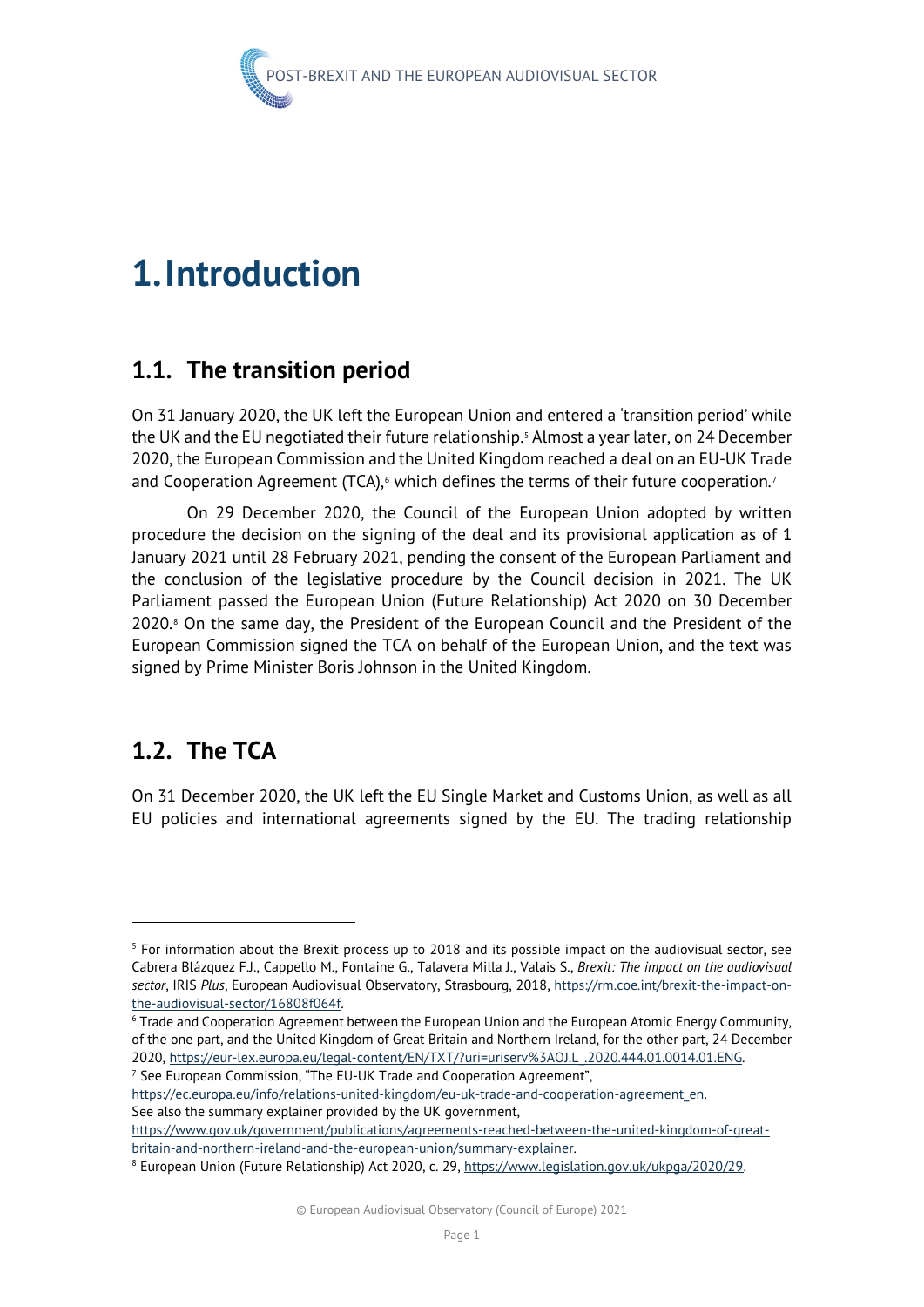

between the UK and the EU is now governed by the application of the TCA and by the Northern Ireland Protocol.<sup>9</sup> The TCA consists of three main pillars:

- a Free Trade Agreement;
- a partnership for security;
- a horizontal agreement on governance.

Foreign policy, external security and defence cooperation are not covered by the agreement.

The TCA has important implications for the audiovisual sector. From 1 January 2021, the EU state aid regime<sup>[10](#page-6-1)</sup> no longer applies to the UK, save for specific exceptions concerning Northern Ireland,<sup>[11](#page-6-2)</sup> and the TCA chapter on subsidy control explicitly excludes subsidies related to the audiovisual sector from its scope. [12](#page-6-3) Audiovisual services are excluded from the sections on Services and Investment<sup>[13](#page-6-4)</sup> and on Digital Trade<sup>[14](#page-6-5)</sup> in the TCA. With regard to intellectual property, Title V of the TCA states that it "shall complement and further specify the rights and obligations of each Party under the TRIPS Agreement and other international treaties in the field of intellectual property to which they are parties", but it "does not preclude either Party from introducing more extensive protection and enforcement of intellectual property rights than required." Concerning copyright and related rights, the TCA introduces minimum standards that the parties must adhere to. $15$ 

<span id="page-6-0"></span><sup>&</sup>lt;sup>9</sup> See<https://www.gov.uk/government/publications/the-northern-ireland-protocol> and [https://ec.europa.eu/info/relations-united-kingdom/eu-uk-withdrawal-agreement/protocol-ireland-and-](https://ec.europa.eu/info/relations-united-kingdom/eu-uk-withdrawal-agreement/protocol-ireland-and-northern-ireland_en)

<span id="page-6-1"></span>northern-ireland\_en.<br><sup>10</sup> For more information on the EU state aid regime concerning cinematographic and audiovisual works see Cabrera Blázquez F.J., *Notification obligations for state aid concerning audiovisual works in the EU*, European Audiovisual Observatory, Strasbourg, 2018, [https://rm.coe.int/notification-obligations-for-state-aid](https://rm.coe.int/notification-obligations-for-state-aid-concerning-audiovisual-works-in/16808aa941)[concerning-audiovisual-works-in/16808aa941.](https://rm.coe.int/notification-obligations-for-state-aid-concerning-audiovisual-works-in/16808aa941) See also Nikoltchev S. (ed.), *The new Cinema Communication*, IRIS plus 2014-1, European Audiovisual Observatory, Strasbourg, 2014, https://rm.coe.int/1680783dab.<br><sup>11</sup> According to the UK Government, "EU state aid rules will apply in certain cases where this is relevant to trade

<span id="page-6-2"></span>between Northern Ireland and the EU. However this does not mean that state aid rules will apply to Northern Ireland as they do today: it is limited in scope to the movement of goods and wholesale electricity markets, and concerns only measures that 'affect trade' between Northern Ireland and the EU." See The UK's Approach to the Northern Ireland Protocol,

[https://assets.publishing.service.gov.uk/government/uploads/system/uploads/attachment\\_data/file/887532/Th](https://assets.publishing.service.gov.uk/government/uploads/system/uploads/attachment_data/file/887532/The_UK_s_Approach_to_NI_Protocol_Web_Accessible.pdf) e\_UK\_s\_Approach\_to\_NI\_Protocol\_Web\_Accessible.pdf.<br><sup>12</sup> Title XI, Chapter 3, Article 3.2(6) TCA.

<span id="page-6-3"></span>

<span id="page-6-4"></span><sup>&</sup>lt;sup>13</sup> Title II, Chapter 1, Article SERVIN. 1.1.(5)(b) TCA.

<sup>14</sup> Title III, Chapter 1, Article DIGIT. 2(2) TCA.

<span id="page-6-6"></span><span id="page-6-5"></span><sup>&</sup>lt;sup>15</sup> See Title V, Chapter 2, Section 1 TCA.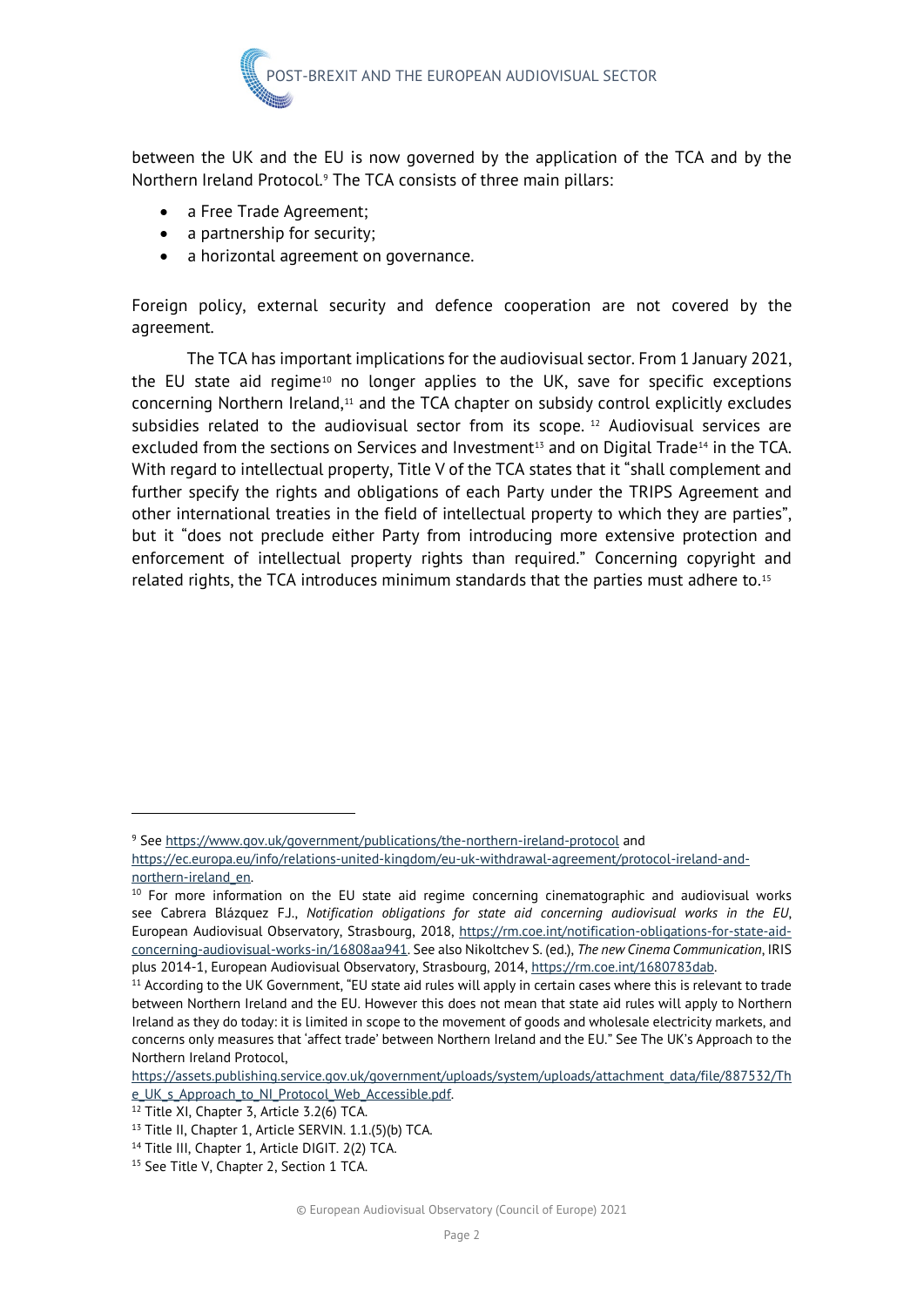

# <span id="page-7-0"></span>**2.The new rules**

# <span id="page-7-1"></span>**2.1. Movement of people and goods**

# <span id="page-7-2"></span>2.1.1. People

#### 2.1.1.1. Short-term visits

According to the TCA, both parties provide for visa-free travel for short-term visits in respect of their nationals, in accordance with their domestic law.[16](#page-7-3) This provision will not apply to future EU member states, unless the UK agrees. EU citizens are considered non-visa nationals for the purposes of tourism and holidays, meaning they can come to the UK as visitors for six months without the need to obtain a visa. The EU now applies its existing rules on visa-free short-term visits to UK nationals travelling to and within the Schengen area. UK nationals do not need a visa when travelling to and within the Schengen area for short stays of up to 90 days in a rolling 180-day period, when travelling for purposes such as tourism, to visit friends or family or to conduct a limited variety of business trips, including attending meetings, conferences and trade fairs.<sup>[17](#page-7-4)</sup>

#### 2.1.1.2. Longer-term stays

#### 2.1.1.2.1. UK nationals

New rules apply to the provision of services and travelling for business to the EU, Switzerland, Norway, Iceland and Liechtenstein.[18](#page-7-5) For stays of longer than 90 days in the Schengen area, UK nationals are required to hold a residence permit or relevant visa issued by national authorities, under national or EU rules, with separate rules applying to non-Schengen countries Bulgaria,<sup>[19](#page-7-6)</sup> Croatia,<sup>[20](#page-7-7)</sup> Cyprus<sup>[21](#page-7-8)</sup> and Romania.<sup>[22](#page-7-9)</sup> Visits to other EU or Schengen countries do not count towards the 90-day limit in these four countries, as they

<span id="page-7-6"></span>https://www.gov.uk/government/collections/providing-services-to-eea-and-efta-countries-after-eu-exit.<br>
<sup>19</sup> https://www.gov.uk/foreign-travel-advice/bulgaria/entry-requirements.<br>
<sup>20</sup> https://www.gov.uk/foreign-travel-advi

<span id="page-7-3"></span><sup>&</sup>lt;sup>16</sup> TCA, Heading Four, Title II.

<span id="page-7-4"></span> $17$  These rules are subject to any additional restrictions put in place by a member state as a consequence of the COVID-19 pandemic.

<span id="page-7-5"></span><sup>&</sup>lt;sup>18</sup> The UK government has published information for UK businesses providing services and travelling for business to the EU, Switzerland, Norway, Iceland and Liechtenstein, see

<span id="page-7-8"></span><span id="page-7-7"></span>

<span id="page-7-9"></span>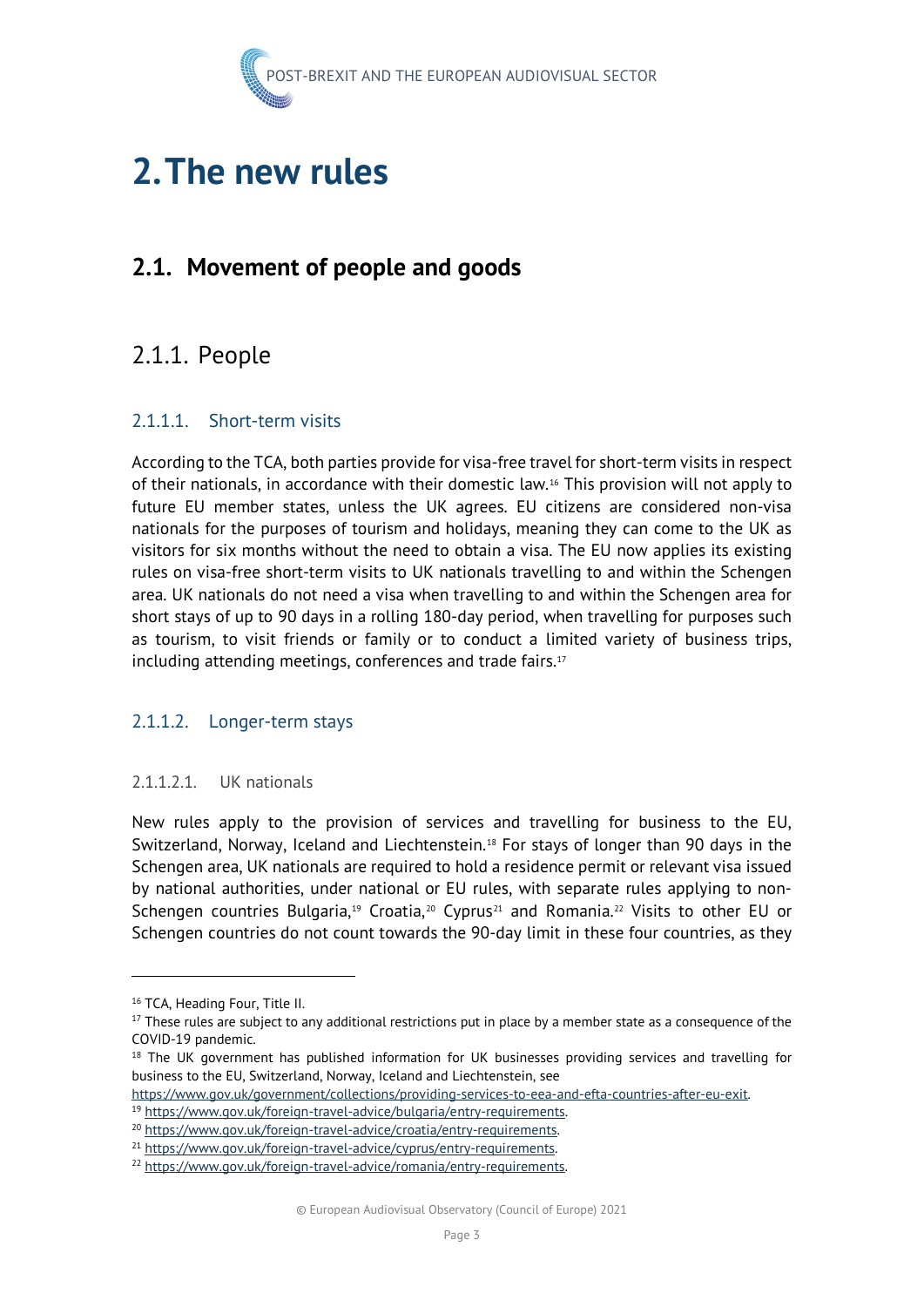

are not in the Schengen area. Visits to these countries do not count towards the 90-day visa-free limit in the Schengen area.

#### 2.1.1.2.2. EU nationals

Creative workers (for example actors, dancers, musicians or film crew members) moving from the EU to the UK for temporary work must now adhere to the tier 5 (creative and sporting) visa system<sup>[23](#page-8-1)</sup>, which previously applied only to non-EEA nationals. It requires a certificate of sponsorship from a licensed employer beforehand, and the work in question must relate to the sponsor organisation's activities.

# <span id="page-8-0"></span>2.1.2. UK-Ireland Common Travel Area

The UK and Irish governments have kept the Common Travel Area (CTA) beyond 1 January 2021, as it pre-dates both British and Irish membership of the EU and is not dependent on it. British and Irish citizens can move freely and reside in either UK or Ireland, and enjoy associated rights and privileges, including the right to work, study and vote in certain elections, as well as to access social welfare benefits and health services.<sup>[24](#page-8-2)</sup>

#### 2.1.2.1. Immigration

#### 2.1.2.1.1. EEA nationals in the UK

A points-based immigration system applies to both EEA nationals (excluding Irish nationals, who enjoy free movement through the CTA) and non-EEA nationals. There are two main types of visas:

- Skilled worker visa:<sup>25</sup>
	- o The UK employer must have been approved by the Home Office.
	- o A certificate of sponsorship from the employer is required, with information about the role offered to the worker in the UK;
	- o The job in question must be on the list of eligible occupations.
	- o The worker must be paid the minimum salary or the 'going rate' for the type of work they will be doing - whichever is higher, which in turn depends on the type of work in question.<sup>[26](#page-8-4)</sup>
	- o The worker must have knowledge of English.

<span id="page-8-1"></span> $23$  For more information on the Temporary Worker - Creative and Sporting visa (T5) see: [https://www.gov.uk/temporary-worker-creative-and-sporting-visa.](https://www.gov.uk/temporary-worker-creative-and-sporting-visa) 24 Memorandum of Understanding between the UK and Ireland on the CTA,

<span id="page-8-2"></span>[https://www.gov.uk/government/publications/memorandum-of-understanding-between-the-uk-and-ireland](https://www.gov.uk/government/publications/memorandum-of-understanding-between-the-uk-and-ireland-on-the-cta)on-the-cta.<br><sup>25</sup> https://www.gov.uk/skilled-worker-visa.<br><sup>26</sup> There are exceptions to this rule, see: <u>https://www.gov.uk/skilled-worker-visa/when-you-can-be-paid-less</u>.

<span id="page-8-3"></span>

<span id="page-8-4"></span>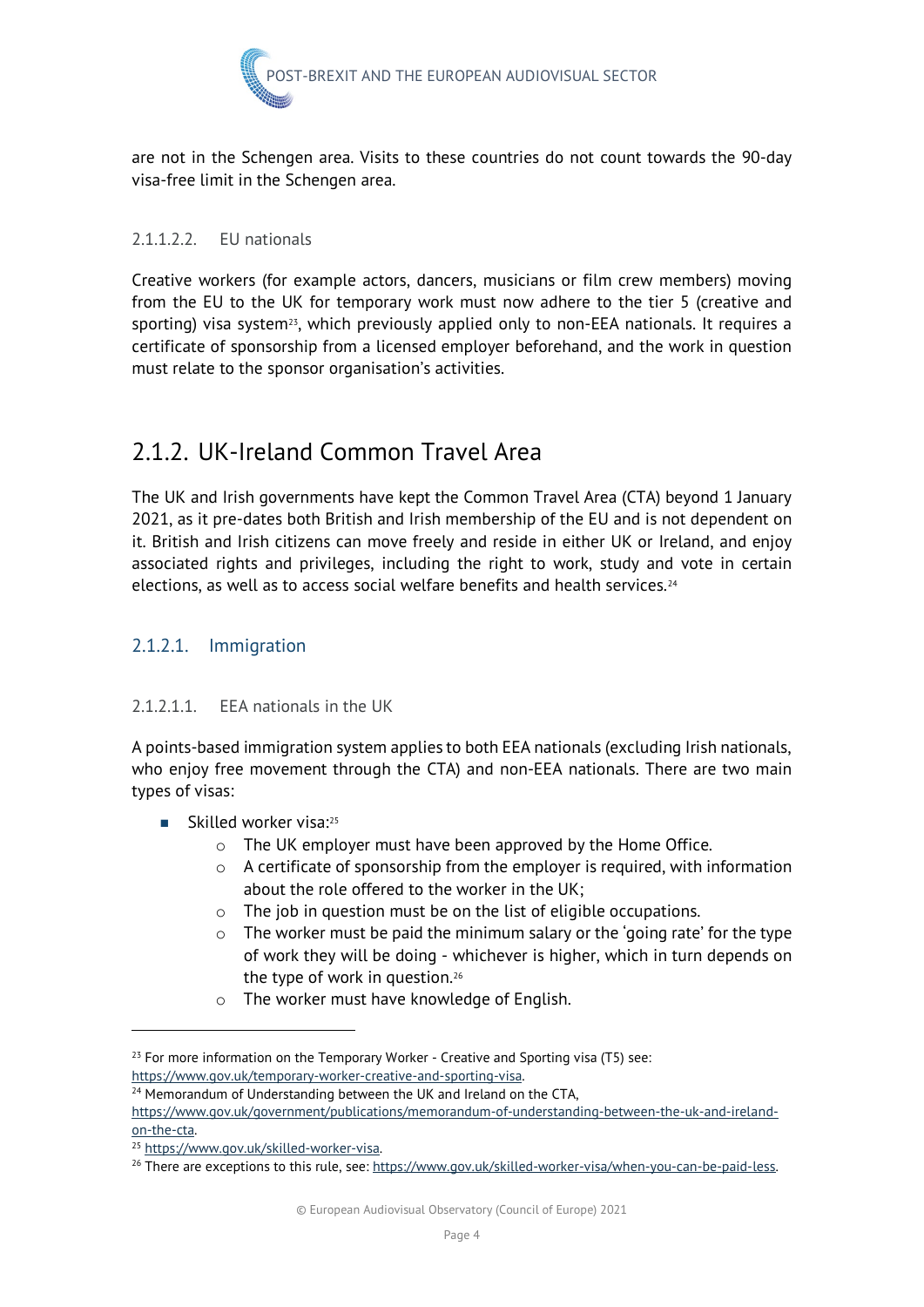

- Global talent visa:<sup>[27](#page-9-0)</sup> A special visa for leaders or potential leaders in one of the following fields:
	- o Academia or research.
	- o Arts and culture.
	- o Digital technology.

Under the Withdrawal Agreement, EU citizens living in the UK who have lived there for five years or more by 31 December 2020 can apply for 'settled status', allowing them to stay in the UK permanently. Those who do not fulfil the requisite of five years may apply for presettled status, allowing them to remain in the UK until they have reached the five years required to apply for settled status.[28](#page-9-1)

#### 2.1.2.1.2. UK nationals in the EU

The EU and its member states share competence in the area of immigration.<sup>[29](#page-9-2)</sup> This means that immigration rules are not identical in different EU countries but that the countries have agreed on EU-wide immigration and visa rules valid across the EU, $30$  with the exception of Denmark and Ireland.<sup>31</sup> These include:

- Rules that allow citizens of countries outside the EU to work or study in an EU country. They cover specifically individuals who are:
	- o Highly-qualified workers
	- o Researchers
	- o Students
	- o Trainees, school pupils or volunteers
	- o Intra-corporate transferees
	- o Seasonal workers
- Rules that allow citizens of countries outside the EU who are staying legally in an EU country to bring their non-EU family members to live with them and to become long-term residents.<sup>[32](#page-9-5)</sup>

Each EU country decides:

- The total number of migrants who can be admitted to the country to look for work.
- All final decisions on migrant applications.

<span id="page-9-1"></span><span id="page-9-0"></span><sup>&</sup>lt;sup>27</sup> https://www.gov.uk/global-talent.<br><sup>28</sup> https://www.gov.uk/settled-status-eu-citizens-families.<br><sup>29</sup> https://ec.europa.eu/immigration/general-information/who-does-what\_en.<br><sup>30</sup> See Title V, Chapter 2 of the Treaty on t

<span id="page-9-3"></span><span id="page-9-2"></span>

<span id="page-9-4"></span>https://eur-lex.europa.eu/LexUriServ/LexUriServ.do?uri=OJ:C:2010:083:FULL:EN:PDF.<br><sup>31</sup> Denmark does not apply EU-wide rules which relate to immigration, visa and asylum policies. Ireland chooses, on a case-by-case basis, whether or not to adopt EU rules on immigration, visa and asylum policies.

<span id="page-9-5"></span><sup>&</sup>lt;sup>32</sup> For more information on EU immigration policies see: [https://ec.europa.eu/home-affairs/what-we](https://ec.europa.eu/home-affairs/what-we-do/policies/legal-migration_en)[do/policies/legal-migration\\_en.](https://ec.europa.eu/home-affairs/what-we-do/policies/legal-migration_en)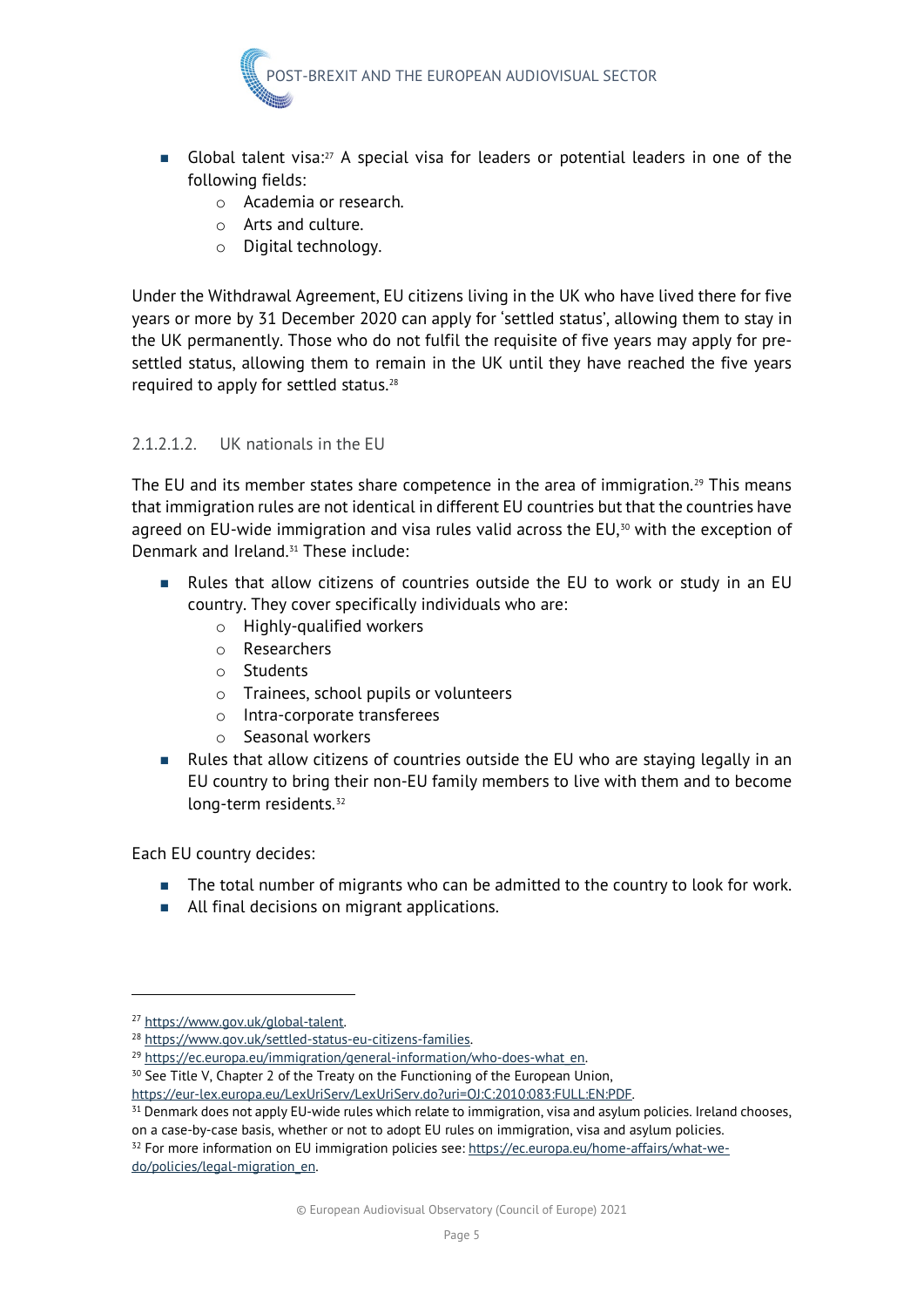

 Conditions to obtain residence and work permits when no EU-wide rules have been adopted.<sup>[33](#page-10-1)</sup>

UK nationals and their family members who were living in an EU country by 31 December 2020 are covered by the Withdrawal Agreement, provided they meet one of the residence conditions:

- **They are a worker or self-employed person in the country where they are living.**
- They are a student able to prove they have sufficient funds to live on, and have comprehensive sickness insurance.
- **They are a self-sufficient person able to prove they have sufficient funds to live on,** and have comprehensive sickness insurance.
- They already have the right of permanent residence.

After living continuously in an EU country for five years, UK nationals are able to obtain permanent residence. Those who do not fulfil the five-year requisite are able to stay for as long as they meet one of the residence conditions.<sup>[34](#page-10-2)</sup>

### <span id="page-10-0"></span>2.1.3. Professional equipment

According to the TCA,<sup>[35](#page-10-3)</sup> the following items will be granted temporary admission to the territory of either party, with total conditional relief from import duties and taxes and without application of import restrictions or prohibitions of economic character, as provided for in laws and regulations:

- **Professional equipment (equipment for the press, for sound or television** broadcasting which is necessary for representatives of the press, of broadcasting or television organisations visiting the territory of another country for purposes of reporting, in order to transmit or record material for specified programmes.
- **EXECT** Cinematographic equipment necessary for a person visiting the territory of another country in order to make a specified film or films.
- Any other equipment necessary for the exercise of the calling, trade or profession of a person visiting the territory of another country to perform a specified task, insofar as it is not to be used for the industrial manufacture or packaging of goods or (except in the case of hand tools) for the exploitation of natural resources, for the construction, repair or maintenance of buildings or for earth moving and like projects; ancillary apparatus for the equipment mentioned above, and accessories

<span id="page-10-1"></span><sup>&</sup>lt;sup>33</sup> For more information on each of the 27 EU countries regarding their national institutional framework, i.e. the competent authorities for immigration, key legal texts, policy plans and statistical studies, see: [https://ec.europa.eu/immigration/what-do-member-states-do\\_en.](https://ec.europa.eu/immigration/what-do-member-states-do_en) 

<span id="page-10-2"></span><sup>34</sup> [https://www.gov.uk/guidance/the-withdrawal-agreement-what-uk-nationals-need-to-know-about-citizens-](https://www.gov.uk/guidance/the-withdrawal-agreement-what-uk-nationals-need-to-know-about-citizens-rights)

<span id="page-10-3"></span><sup>&</sup>lt;u>rights</u>.<br><sup>35</sup> Article CUSTMS.16(2)(b) TCA.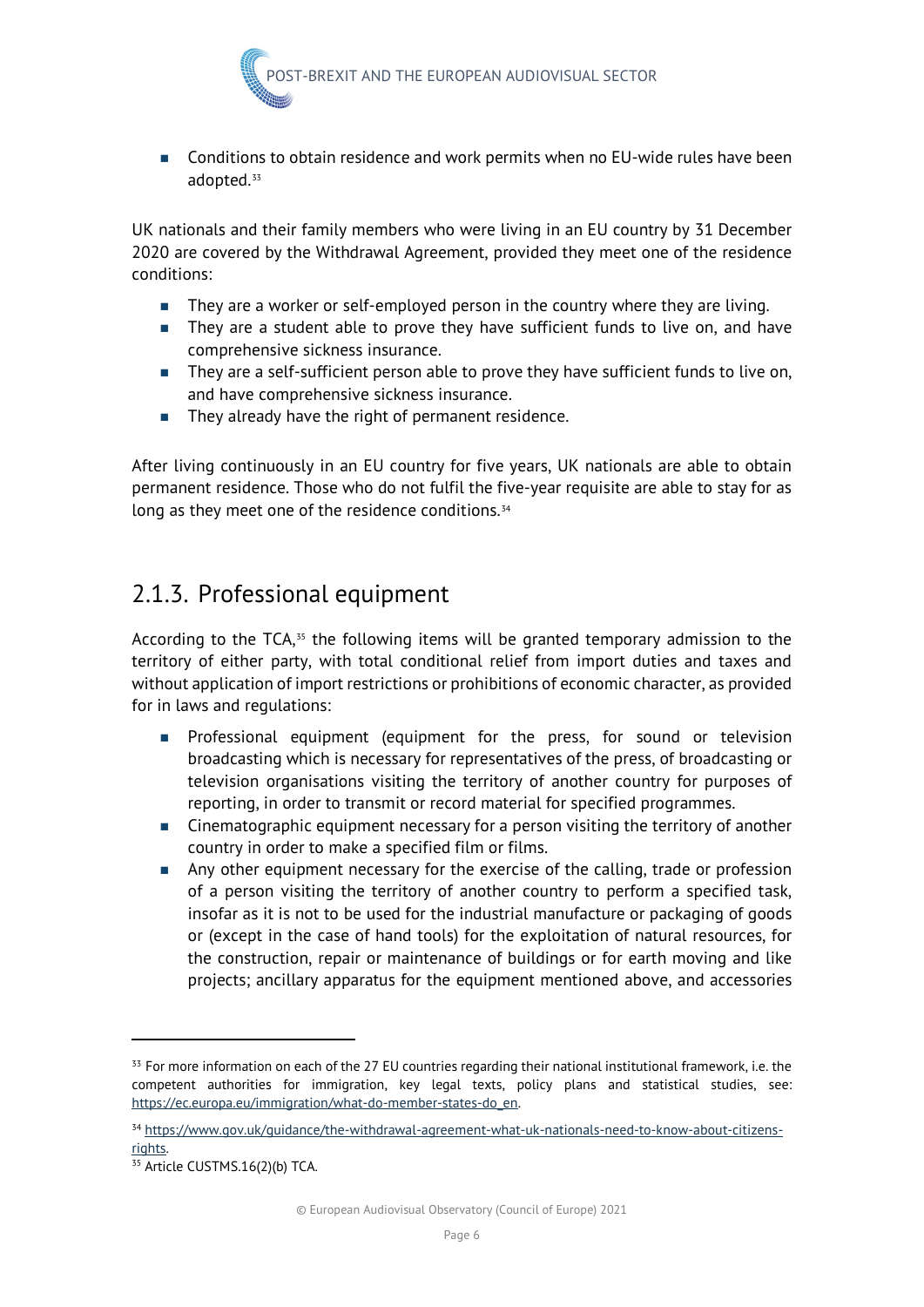

therefore); component parts imported for repair of professional equipment can be temporarily admitted.

Under the Ireland/Northern Ireland Protocol,<sup>36</sup> the movement of goods between Northern Ireland and Great Britain, in both directions, is subject to new sets of rules after the end of the transition period.

# <span id="page-11-0"></span>**2.2. Public support**

### <span id="page-11-1"></span>2.2.1. State aid

From 1 January 2021, the EU state aid regime $37$  no longer applies to the UK, save for specific exceptions concerning Northern Ireland.<sup>[38](#page-11-4)</sup> The TCA chapter on subsidy control (which aims at ensuring that subsidies are not granted where they have or could have a material effect on trade or investment between the parties) explicitly excludes subsidies related to the audiovisual sector from its scope. [39](#page-11-5) The UK follows World Trade Organisation (WTO) subsidy rules and adheres to other international commitments.<sup>[40](#page-11-6)</sup> The WTO agreement on subsidies and countervailing measures will remain relevant in the UK.<sup>[41](#page-11-7)</sup>

At the time of publication, the UK Government is consulting on the best way to design a bespoke approach to subsidy control.[42](#page-11-8)

<span id="page-11-2"></span><sup>3</sup>[6https://assets.publishing.service.gov.uk/government/uploads/system/uploads/attachment\\_data/file/840230/](https://assets.publishing.service.gov.uk/government/uploads/system/uploads/attachment_data/file/840230/Revised_Protocol_to_the_Withdrawal_Agreement.pdf) Revised\_Protocol\_to\_the\_Withdrawal\_Agreement.pdf.<br><sup>37</sup> For more information on the EU state aid regime concerning cinematographic and audiovisual works

<span id="page-11-3"></span>see Cabrera Blázquez F.J., *Notification obligations for state aid concerning audiovisual works in the EU*, European Audiovisual Observatory, Strasbourg, 2018, [https://rm.coe.int/notification-obligations-for-state-aid](https://rm.coe.int/notification-obligations-for-state-aid-concerning-audiovisual-works-in/16808aa941)[concerning-audiovisual-works-in/16808aa941.](https://rm.coe.int/notification-obligations-for-state-aid-concerning-audiovisual-works-in/16808aa941) See also Nikoltchev S. (ed.), *The new Cinema Communication*, IRIS

<span id="page-11-4"></span>plus 2014-1, European Audiovisual Observatory, Strasbourg, 2014, https://rm.coe.int/1680783dab.<br><sup>38</sup> According to the UK Government, "EU state aid rules will apply in certain cases where this is relevant to trade between Northern Ireland and the EU. However this does not mean that state aid rules will apply to Northern Ireland as they do today: it is limited in scope to the movement of goods and wholesale electricity markets, and concerns only measures that 'affect trade' between Northern Ireland and the EU." See The UK's Approach to the Northern Ireland Protocol,

[https://assets.publishing.service.gov.uk/government/uploads/system/uploads/attachment\\_data/file/887532/Th](https://assets.publishing.service.gov.uk/government/uploads/system/uploads/attachment_data/file/887532/The_UK_s_Approach_to_NI_Protocol_Web_Accessible.pdf) e\_UK\_s\_Approach\_to\_NI\_Protocol\_Web\_Accessible.pdf.<br><sup>39</sup> Title XI, Chapter 3, Article 3.2(6) TCA.

<span id="page-11-5"></span>

<span id="page-11-6"></span><sup>4</sup>[0https://www.gov.uk/government/publications/complying-with-the-uks-international-obligations-on-subsidy](https://www.gov.uk/government/publications/complying-with-the-uks-international-obligations-on-subsidy-control-guidance-for-public-authorities/technical-guidance-on-the-uks-international-subsidy-control-commitments)[control-guidance-for-public-authorities/technical-guidance-on-the-uks-international-subsidy-control-](https://www.gov.uk/government/publications/complying-with-the-uks-international-obligations-on-subsidy-control-guidance-for-public-authorities/technical-guidance-on-the-uks-international-subsidy-control-commitments)

<span id="page-11-8"></span>

<span id="page-11-7"></span>commitments.<br><sup>41</sup> https://www.wto.org/english/tratop\_e/scm\_e/subs\_e.htm.<br><sup>42</sup> https://www.gov.uk/government/consultations/subsidy-control-designing-a-new-approach-for-the-uk.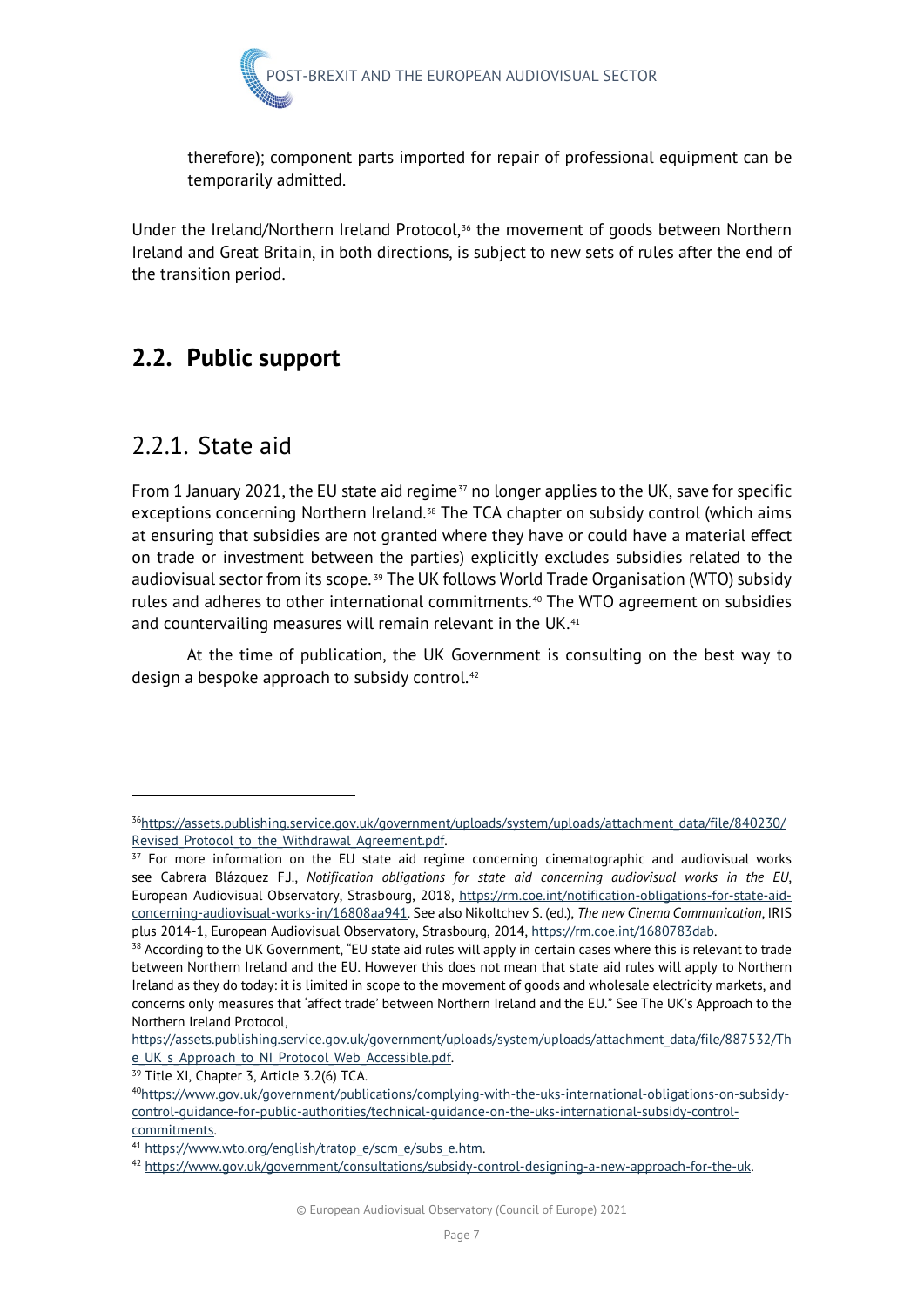

# <span id="page-12-0"></span>2.2.2. UK Tax reliefs

The UK's Creative Sector Tax Reliefs<sup>[43](#page-12-2)</sup> are not affected by Brexit. These tax reliefs are a group of fiscal incentives that allow qualifying companies to increase their amount of allowable expenditure, which can reduce the amount of corporation tax the company needs to pay. A company can claim creative industry tax reliefs if it is liable for UK corporation tax, is directly involved in the production and development of among other things films, high-end television,<sup>[44](#page-12-3)</sup> children's television, animation television, and video games. To qualify for creative industry tax reliefs, all films, animation and television programmes or video games must be certified as British. They must pass a cultural test or qualify through an internationally agreed co-production treaty. The BFI manages certification and qualification on behalf of the Department for Digital, Culture, Media and Sport (DCMS).<sup>[45](#page-12-4)</sup> Creative sector cultural tests continue to recognise EEA content and personnel.

Whether UK nationals qualify for incentives in EU member states now varies territory by territory. This is because UK nationals no longer have EEA status – and are thus not able to qualify for some member states' cultural tests or count as qualifying production spend under incentive schemes in some member states.

The BFI continues to be able to issue European Certificates of British Nationality,<sup>[46](#page-12-5)</sup> which help UK productions qualify for Audiovisual Media Services Directive (AVMSD) quotas (see below).

# <span id="page-12-1"></span>2.2.3. UK participation in the Creative Europe and other European programmes

The UK's participation in direct access to Creative Europe funding ended at the end of 2020. Projects funded under the 2014-20 Creative Europe programme will continue to receive funding for the duration of the project, even if they have not concluded before 1st January 2021. However, many international training courses and industry initiatives funded by the programme will remain open to UK participants under the new programme from 2021 to 2027. Moreover, UK films will still be eligible for awards made to European distributors and sales agents under the calls published as part of the current programme.To support independent British screen content the UK Government has confirmed  $47$  that it will fund

<span id="page-12-3"></span><span id="page-12-2"></span><sup>&</sup>lt;sup>43</sup> https://www.gov.uk/guidance/corporation-tax-creative-industry-tax-reliefs.<br><sup>44</sup> A company can claim high-end television tax relief for a programme if it is certified as British by the British Film Institute (BFI), is intended for broadcast to the general public (including streaming online), and is a drama, comedy or documentary. At least 10% of the total core costs must relate to activities in the United Kingdom, the average core expenditure must be at least GBP 1 million per hour of slot length, and the slot length in relation to the programme must be greater than 30 minutes. See [https://www.gov.uk/guidance/claiming-high-](https://www.gov.uk/guidance/claiming-high-end-television-tax-relief-for-corporation-tax)

<span id="page-12-5"></span><span id="page-12-4"></span>

end-television-tax-relief-for-corporation-tax.<br><sup>45</sup> https://www.bfi.org.uk/apply-british-certification-tax-relief/about-uk-creative-industry-tax-reliefs.<br><sup>46</sup> https://www.bfi.org.uk/film-industry/british-certification-tax-

<span id="page-12-6"></span>[funding/.](https://www.indiependent.co.uk/uk-announces-global-screen-fund-to-replace-creative-europes-media-funding/)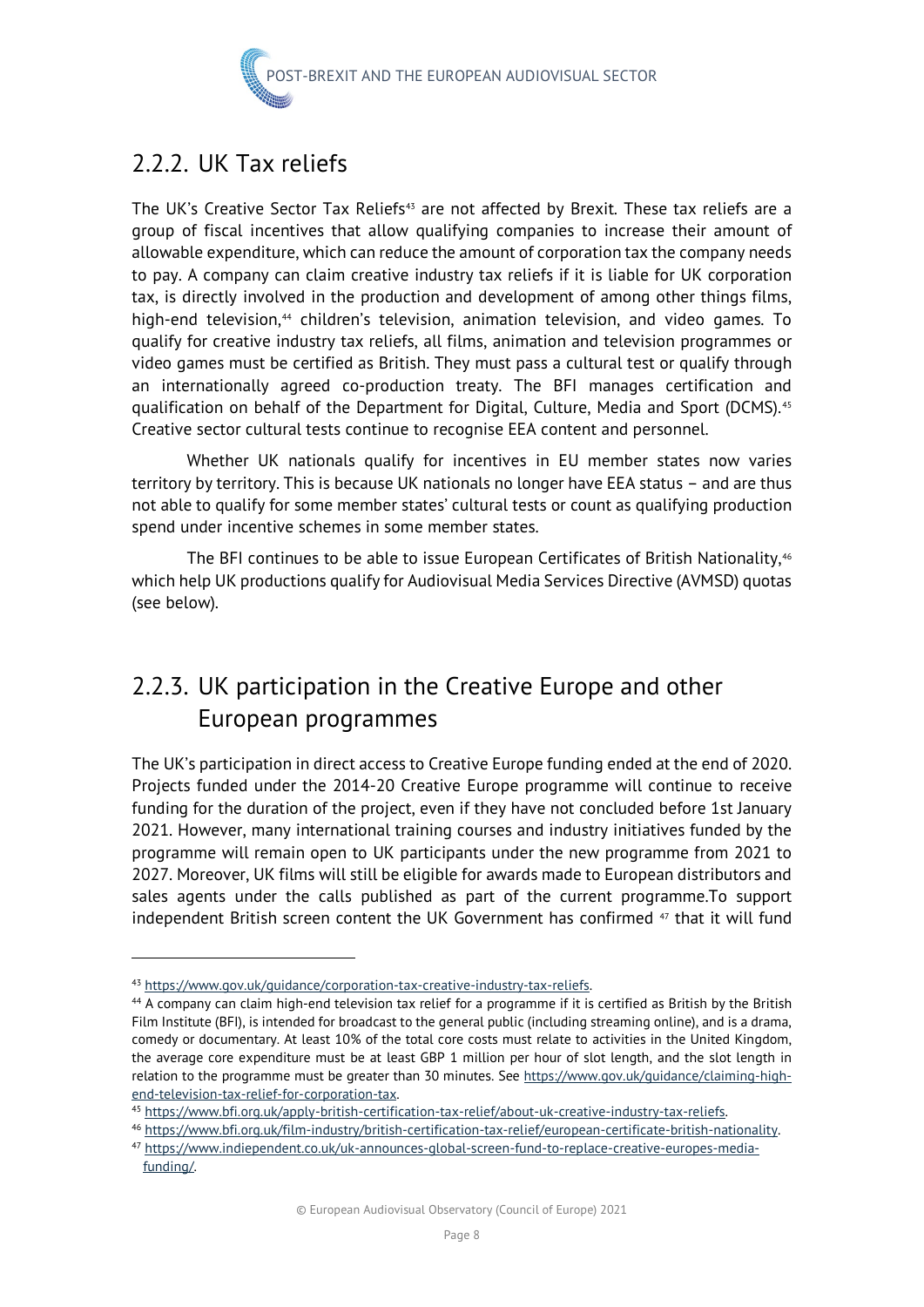

the delivery of a Global Screen Fund, worth GBP 7m in 2021/22.[48](#page-13-2) By boosting the international profile of UK content, the fund's intent is to grow the revenue and sustainability of domestic independent screen businesses, whilst deepening cultural and commercial ties to the UK's international partners.

Under the TCA, the UK will participate in the EU's Horizon Europe programme, as well as its research and innovation framework programme (2021-2027), which includes a strand supporting "Culture, Creativity and Inclusive Society".[49](#page-13-3)

# <span id="page-13-0"></span>2.2.4. Co-production

Brexit will have no impact on co-production $50$  agreements signed by the UK including the bi-lateral treaties signed with Australia, Brazil, Canada, China, France, India, Israel, Jamaica, Morocco, New Zealand, the Occupied Palestinian Territories and South Africa. Moreover, the UK will continue to be party to the Council of Europe's European Convention on Cinematographic Co-Production.[51](#page-13-5) On 7 February 2019 UK officially signed the revised convention but at the time of drafting of this note, it had not ratified it.<sup>[52](#page-13-6)</sup>

# <span id="page-13-1"></span>**2.3. Audiovisual media services**

The main regulatory instrument for broadcasting and video on demand services at the EU level is the Audiovisual Media Services Directive (AVMSD).<sup>[53](#page-13-7)</sup> The AVMSD relies on the socalled "country of origin" principle, according to which AVMS providers are, as a general rule, subject only to the law and jurisdiction of the EU member state where they are established (as determined in the directive).

<span id="page-13-2"></span><sup>48</sup> Further detail is to be announced. A process of industry consultation is currently being undertaken on how the fund can best support the sector.

<span id="page-13-3"></span> $49$  Further quidance is awaited on the terms of the UK's participation.

<span id="page-13-4"></span><sup>&</sup>lt;sup>50</sup> For more information on legal issues regarding co-productions see Cabrera Blázquez F.J., Cappello M., Enrich E., Talavera Milla J., Valais S., *The legal framework for international co-productions*, IRIS *Plus*, European Audiovisual

Observatory, Strasbourg, 2018, [https://rm.coe.int/iris-plus-2018-3-the-legal-framework-for-international-co](https://rm.coe.int/iris-plus-2018-3-the-legal-framework-for-international-co-productions/168090369b)productions/168090369b.<br><sup>51</sup> European Convention on Cinematographic Co-Production, ETS No. 147,

<span id="page-13-5"></span>

https://www.coe.int/en/web/conventions/full-list/-/conventions/treaty/147.<br><sup>52</sup> Council of Europe Convention on Cinematographic Co-Production (revised), CETS No.220,

<span id="page-13-7"></span><span id="page-13-6"></span>

https://www.coe.int/en/web/conventions/full-list/-/conventions/treaty/220.<br><sup>53</sup> Directive 2010/13/EU of the European Parliament and of the Council of 10 March 2010 on the coordination of certain provisions laid down by law, regulation or administrative action in member states concerning the provision of audiovisual media services (Audiovisual Media Services Directive) (Text with EEA relevance),

[https://eur-lex.europa.eu/legal-content/EN/ALL/?uri=CELEX%3A32010L0013.](https://eur-lex.europa.eu/legal-content/EN/ALL/?uri=CELEX%3A32010L0013) Revised through Directive (EU) 2018/1808 of the European Parliament and of the Council of 14 November 2018 amending Directive 2010/13/EU on the coordination of certain provisions laid down by law, regulation or administrative action in Member States concerning the provision of audiovisual media services (Audiovisual Media Services Directive) in view of changing market realities[, https://eur-lex.europa.eu/eli/dir/2018/1808/oj.](https://eur-lex.europa.eu/eli/dir/2018/1808/oj)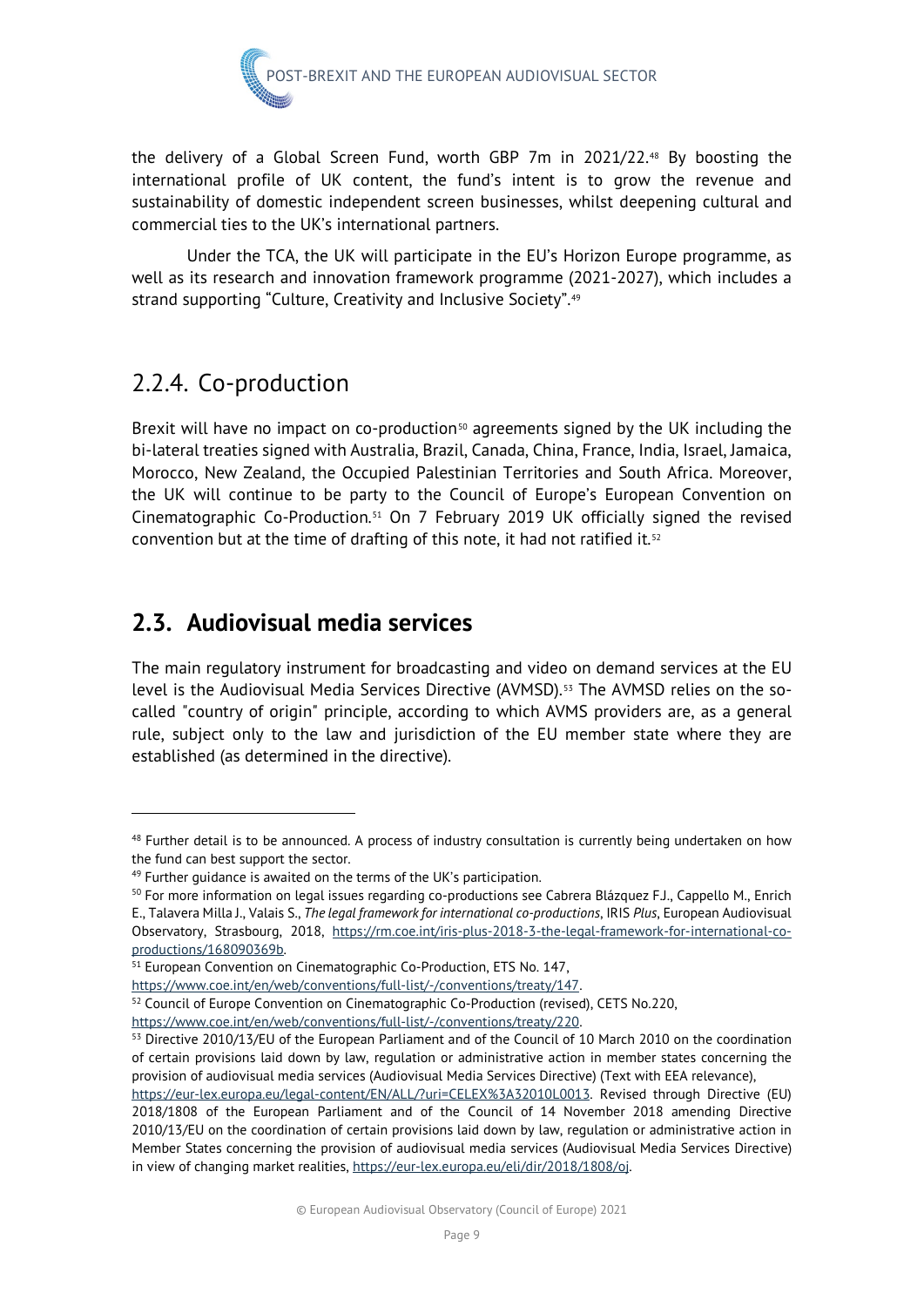

AVMS providers under the jurisdiction of the UK authorities may fall under the jurisdiction of one of the EU27 member states if the jurisdiction criteria laid down in Article 2 AMVSD are fulfilled. Moreover, EU27 member states are free to take measures they deem appropriate with regard to audiovisual media services originating from the UK as a third country, and not satisfying the conditions laid down in Article 2 AVMSD. These measures will have to comply with EU law and the international obligations of the EU and, where applicable, must be within the limits of the European Convention on Transfrontier Television (ECTT)<sup>[54](#page-14-1)</sup> (see recital 54 AVMSD).

UK audiovisual media services received or retransmitted in the EU no longer operate according to the rules governing the freedom of reception and retransmission laid down in Article 3 AVMSD. Therefore, EU27 member states will be entitled, based on their own national law and, where applicable, the limits of the European Convention on Transfrontier Television, to restrict reception and retransmission of audiovisual media services originating from the UK.

The Broadcasting (Amendment) (EU Exit) Regulations 2019[55](#page-14-2) ('the Broadcasting Regulations') introduced changes to the law that apply to broadcasting in, and to, the UK and came into force at 23.00 GMT on 31 December 2020. Furthermore, the Audiovisual Media Services Regulations 2020<sup>[56](#page-14-3)</sup> ('the AVMS Regulations') implemented the revised AVMSD in the UK.

# <span id="page-14-0"></span>2.3.1. Jurisdiction and licensing

The 22 EEA countries party to the ECTT<sup>[57](#page-14-4)</sup> must allow freedom of reception for services under UK jurisdiction. How this right is given effect to in each country may depend on national law and on how the ECTT has been implemented locally. Reciprocally, the UK must also permit freedom of reception for services that originate from all countries party to the ECTT.

<span id="page-14-1"></span><sup>54</sup> European Convention on Transfrontier Television, Strasbourg, 5 May 1989 (text amended according to the provisions of the Protocol [ETS No. 171]),

<span id="page-14-2"></span>[https://www.coe.int/en/web/conventions/full-list/-/conventions/rms/090000168007b0d8.](https://www.coe.int/en/web/conventions/full-list/-/conventions/rms/090000168007b0d8) 55 The Broadcasting (Amendment) (EU Exit) Regulations 2019, 12 February 2019,

[https://www.legislation.gov.uk/uksi/2019/224/contents/made.](https://www.legislation.gov.uk/uksi/2019/224/contents/made) 56 The Audiovisual Media Services Regulations 2020, 30 September 2020,

<span id="page-14-3"></span>

<span id="page-14-4"></span>https://www.legislation.gov.uk/uksi/2020/1062/introduction/made.<br><sup>57</sup> EEA countries that have signed and ratified the ECTT are Austria, Bulgaria, Croatia, Cyprus, the Czech Republic, Estonia, Finland, France, Germany, Hungary, Italy, Latvia, Liechtenstein, Lithuania, Malta, Norway, Poland, Portugal, Romania, Slovakia, Slovenia and Spain. See [https://www.coe.int/en/web/conventions/full-list/-](https://www.coe.int/en/web/conventions/full-list/-/conventions/treaty/132/signatures?p_auth=Vkx16RVk) [/conventions/treaty/132/signatures?p\\_auth=Vkx16RVk.](https://www.coe.int/en/web/conventions/full-list/-/conventions/treaty/132/signatures?p_auth=Vkx16RVk)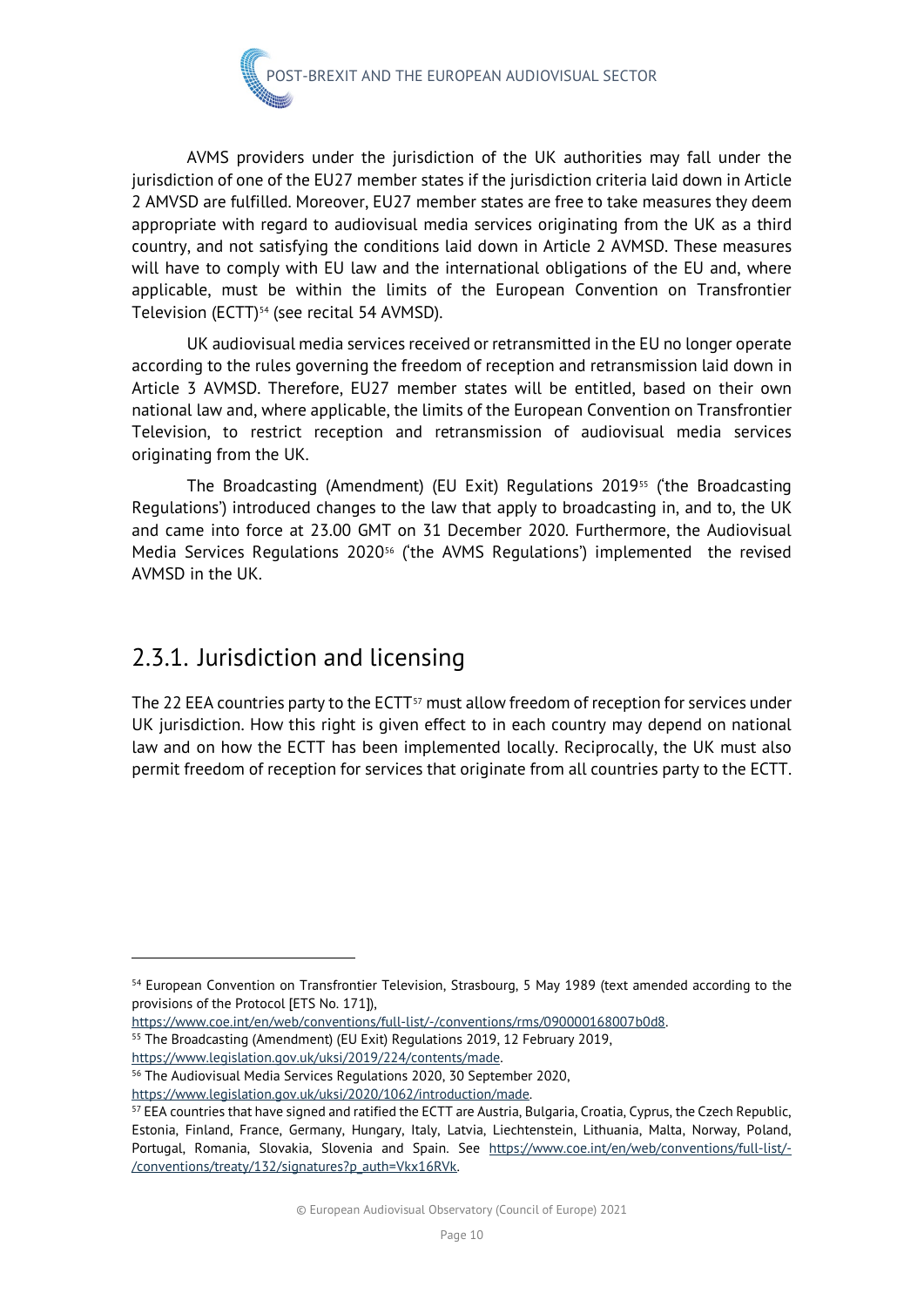

#### 2.3.1.1. UK services in the EEA

#### 2.3.1.1.1. Broadcasting services

UK broadcasting services available in the EEA may need two types of licences:

- An Ofcom licence for services receivable in the UK and in other ECTT countries (this includes the 22 EEA countries that have signed and ratified the ECTT)<sup>58</sup>.
- Licences covering services receivable in EEA countries not party to the ECTT.

According to the Broadcasting Regulations, services distributed by satellite are defined as being receivable in an ECTT country when:

- The service can be received in all parts of that particular ECTT country.
- **The service can be accessed through an Electronic Programming Guide (EPG)** licensed or otherwise regulated in the relevant member state, or, alternatively, the service can be accessed through an EPG for which the head office is in the relevant state (if the state does not regulate EPGs).

Services broadcasting to an ECTT country and falling under the UK's jurisdiction for the purposes of the ECTT are required to have an Ofcom licence. This licence should allow such services to continue broadcasting into those countries on a country of origin basis, that is to say without further regulation in the country of destination.

For UK services broadcasting to countries party to the ECTT, Ofcom has introduced some changes to the Broadcasting Code<sup>[59](#page-15-1)</sup> and to the Code on the Scheduling of Television Advertising<sup>60</sup>, notably with regard to advertising scheduling. These changes reflect both the fact that the ECTT includes some rules that are different from the previous Broadcasting Code rules, and also changes introduced by the AVMS regulations.

#### 2.3.1.1.2. Video on demand services

Video on demand (VOD) services are not covered by the scope of the ECTT, therefore UK providers will need to comply with AVMSD jurisdiction rules if they provide VOD services in an EEA country.

<span id="page-15-2"></span>

<span id="page-15-0"></span><sup>&</sup>lt;sup>58</sup> See Section 2.1 of the Broadcasting Regulations.

<span id="page-15-1"></span><sup>&</sup>lt;sup>59</sup> The Ofcom Broadcasting Code (with the Cross-promotion Code and the On Demand Programme Service Rules),

https://www.ofcom.org.uk/tv-radio-and-on-demand/broadcast-codes/broadcast-code.<br><sup>60</sup> Code on the scheduling of television advertising,

[https://www.ofcom.org.uk/tv-radio-and-on-demand/broadcast-codes/code-tv-advertising.](https://www.ofcom.org.uk/tv-radio-and-on-demand/broadcast-codes/code-tv-advertising)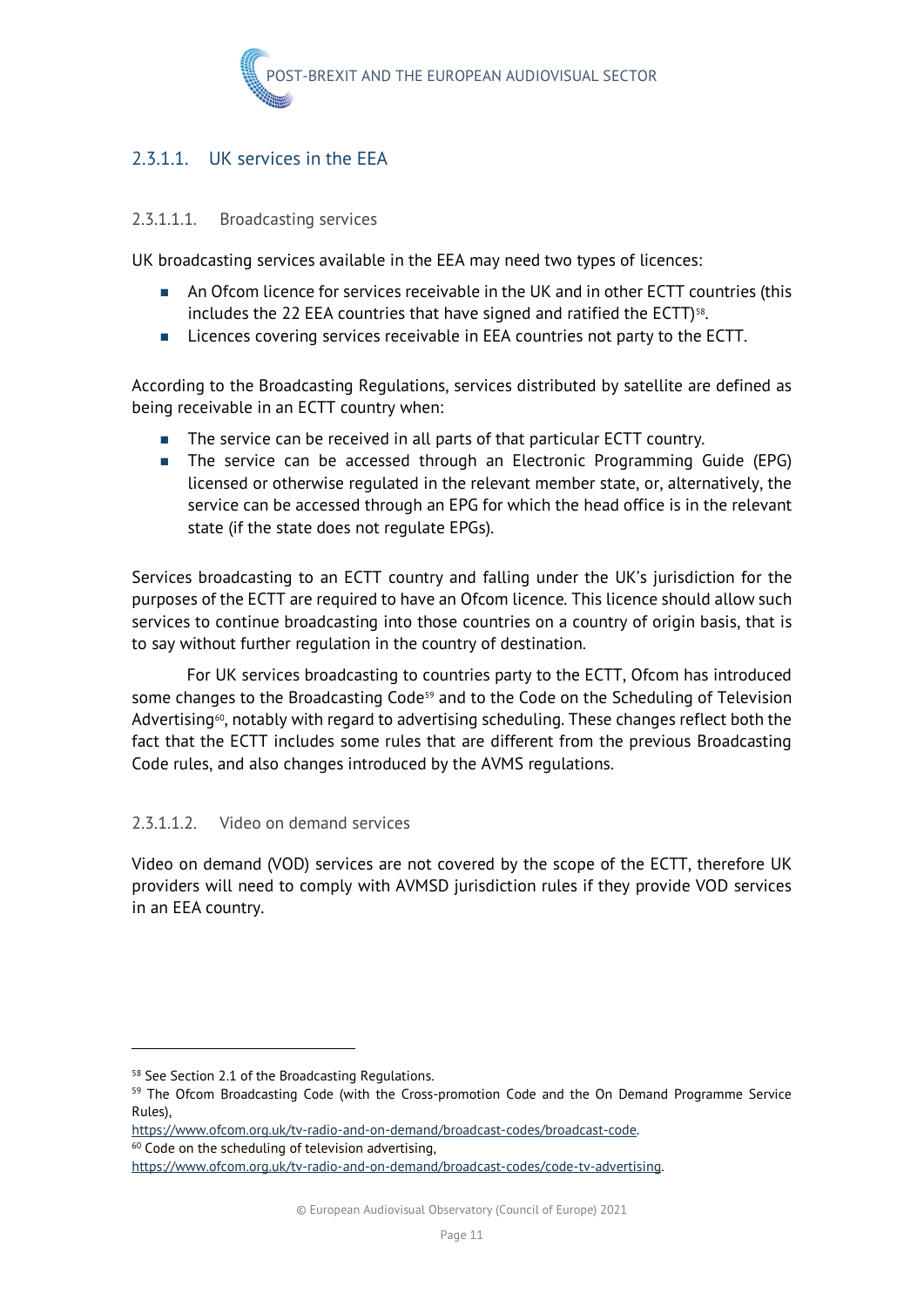

#### 2.3.1.2. EU services in the UK

#### 2.3.1.2.1. Broadcasting services

EU broadcasting services available in the UK from one of the seven EU countries that have not signed and ratified the ECTT (Belgium, Denmark, Greece, Ireland, Luxembourg, the Netherlands and Sweden) will need a licence from Ofcom to ensure they can be received in the UK. However, TG4, RTÉ1 and RTÉ2 will continue to enjoy licence-free reception in the UK due to the latter's commitments under the Good Friday Agreement<sup>61</sup> and the European Charter on Regional and Minority Languages.<sup>[62](#page-16-1)</sup>

Ofcom's new broadcast licensing arrangements are as follows:

- Country of destination licensing: Any TV service that appears in a "regulated UK Electronic Programme Guide (EPG)"[63](#page-16-2) needs to be licensed and regulated in the UK.
- **European Convention on Transfrontier Television (ECTT and country of origin):** Where TV services broadcast to the UK are based in an ECTT country, they do not need a licence from the UK but will be regulated to the standards required by the ECTT, by that country.

#### 2.3.1.2.2. Video on demand services

According to the Broadcasting Regulations, if a VOD service's head office and editorial decision-making capacity are based in the UK, the provider must notify this to Ofcom before providing the service. Otherwise, there is no 'country of destination'-style regulation for VOD services in the UK, and so VOD services not under UK jurisdiction will continue to be available to UK audiences. If issues arise with services based in other jurisdictions, the UK will cooperate with the relevant regulator. Since VOD services are not covered by the ECTT, they have to be dealt with on a bilateral basis with each concerned country.

<span id="page-16-0"></span><sup>61</sup> Northern Ireland Peace Agreement (The Good Friday Agreement), 10 April 1998,

<span id="page-16-1"></span>https://peacemaker.un.org/uk-ireland-good-friday.<br><sup>62</sup> European Charter for Regional or Minority Languages, ETS No. 148,

<span id="page-16-2"></span>https://www.coe.int/en/web/conventions/full-list/-/conventions/treaty/148.<br><sup>63</sup> A "regulated UK Electronic Programme Guide (EPG)" is any EPG provided by a provider holding a Television Licensable Content Service or Digital Television Additional Service licence for it immediately before the end of the now-regulated transition period. Regulated EPG providers are required to have a licence, as are any TV services in the above-described EPGs (with the exception of those under the jurisdiction of another ECTT country, and TG4, RTÉ1 and RTÉ2).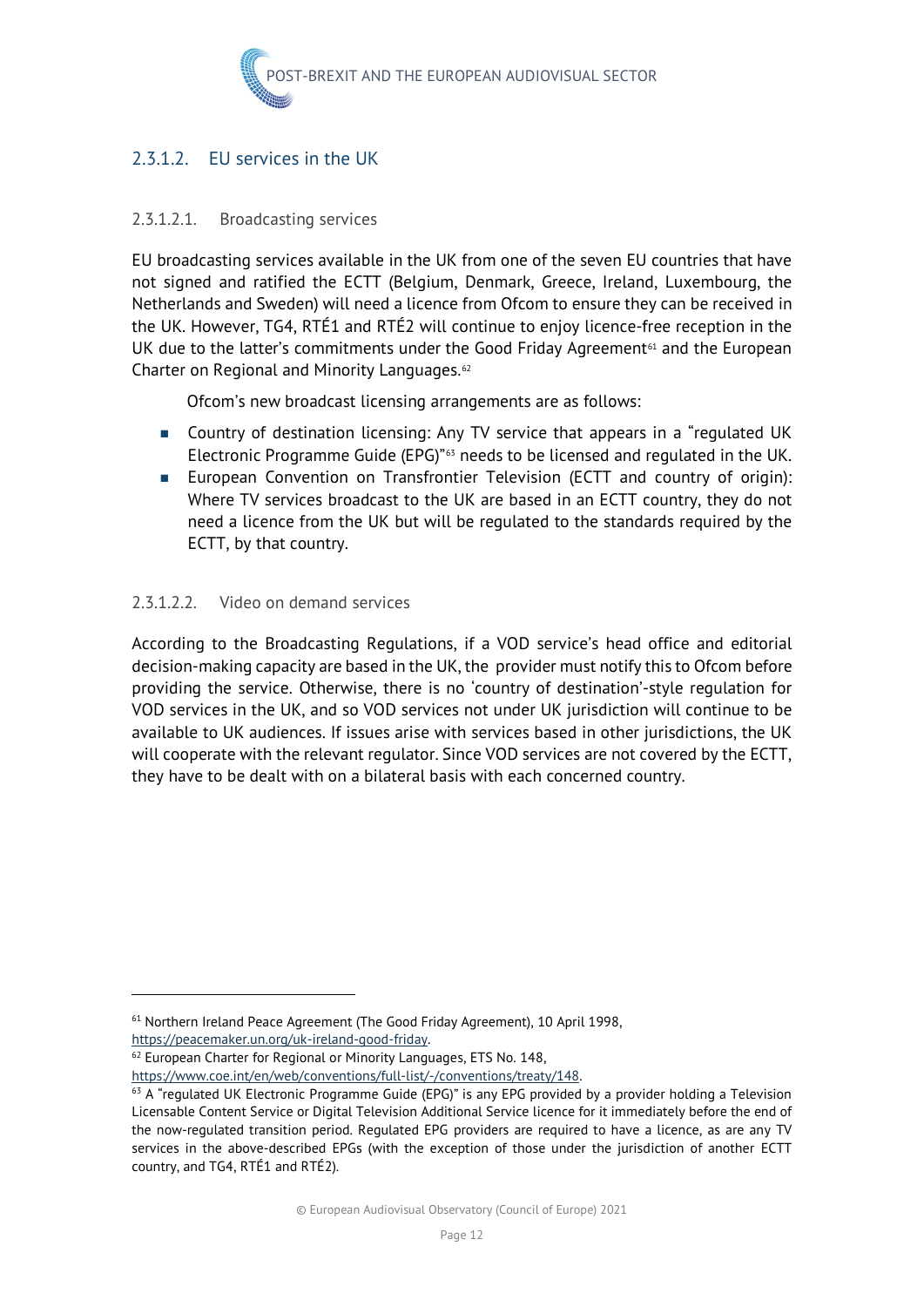

#### **Table 1. Rules concerning licensing and jurisdiction**

|                                 | <b>UK services in the EEA</b>             |                                                    | <b>EEA services in the UK</b>                                                         |                                      |
|---------------------------------|-------------------------------------------|----------------------------------------------------|---------------------------------------------------------------------------------------|--------------------------------------|
|                                 | <b>Destination</b>                        | Requirement                                        | <b>Origin</b>                                                                         | Requirement                          |
| <b>Broadcasting</b><br>services | UK only                                   | Ofcom<br>licence                                   | <b>ECTT</b>                                                                           | Licence-free                         |
|                                 | UK + ECTT                                 | Ofcom<br>licence                                   | IF<br>TG4, RTÉ1 and RTÉ2                                                              | Licence-free                         |
|                                 | <b>ECTT</b><br>(Under UK<br>jurisdiction) | Ofcom<br>licence                                   | Non-ECTT                                                                              | Ofcom<br>licence                     |
|                                 | Non-ECTT                                  | Licences<br>covering each<br>of those<br>countries |                                                                                       |                                      |
| <b>VOD services</b>             | UK+EEA                                    | Compliance<br>with AVMSD<br>jurisdiction<br>rules  | <b>UK</b><br>Head office and editorial<br>decision-making capacity based<br>in the UK |                                      |
|                                 |                                           |                                                    | Other countries                                                                       | Regulated by<br>country of<br>origin |

*Source: European Audiovisual Observatory elaborations based on Ofcom information.*

# <span id="page-17-0"></span>2.3.2. European works

The EU promotes European works on TV and VOD through the quota provisions of the AVMSD (Articles 13, 16 and 17 AVMSD). These envisage:

- A majority proportion of broadcasting time for European works (excluding the time appointed to news, sports events, games, advertising, teletext services and teleshopping).
- A 10% broadcasting time wedge, or, alternatively, at the discretion of the member state, at least 10% of the state's programming budget dedicated to independent European producers (excluding the time appointed to news, sports events, games, advertising, teletext services and teleshopping).
- A 30% share of European works in VOD catalogues and prominence of those works. Where member states require AVMS providers under their jurisdiction to contribute financially to the production of European works, including via direct investment in content and contribution to national funds, they may also require AVMS providers targeting audiences in their territories, but established in other member states, to make such financial contributions, which shall be proportionate and non-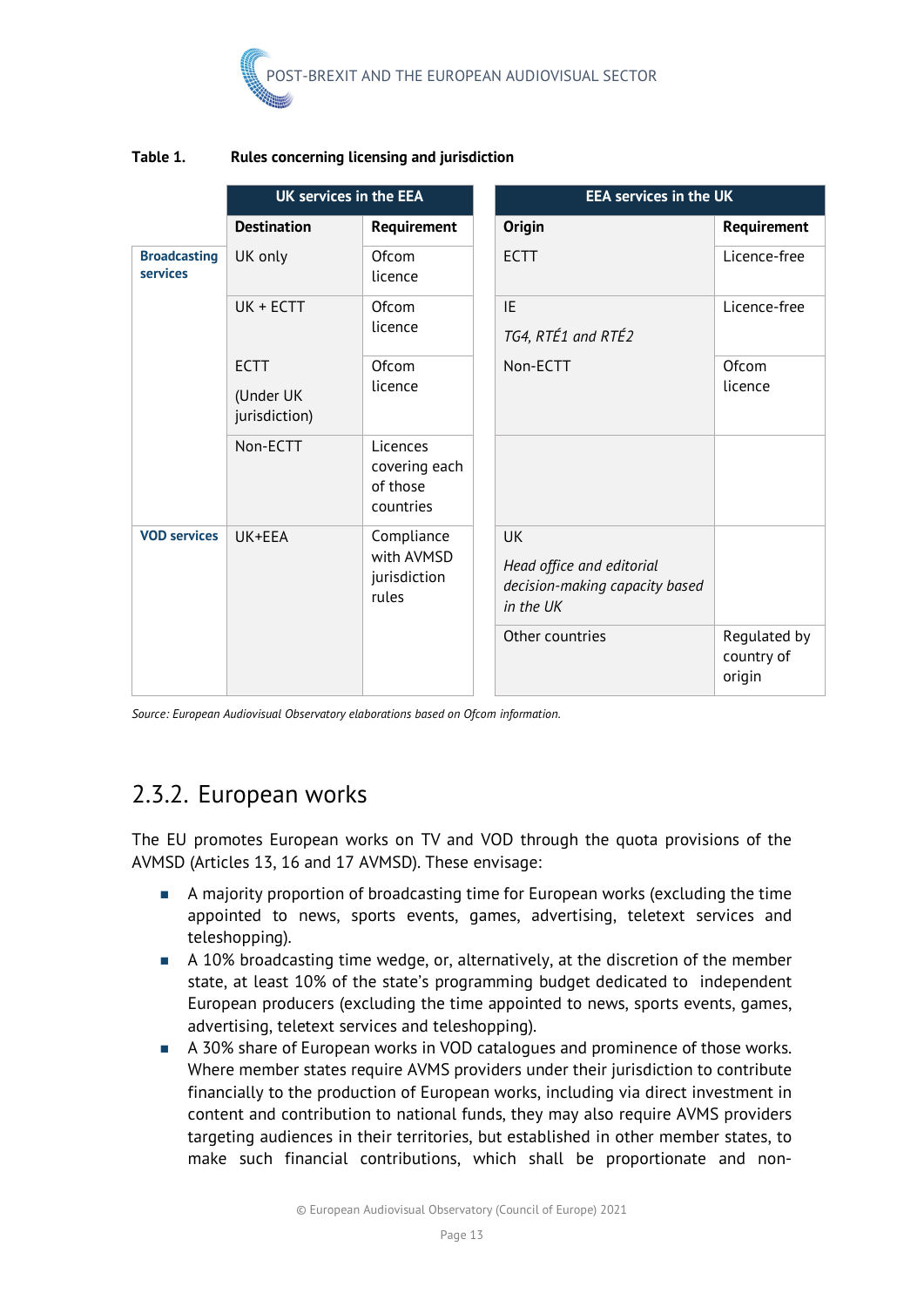

discriminatory. In such cases, the financial contribution shall be based only on the revenues earned in the targeted member states. If the member state where the provider is established imposes such a financial contribution, it shall take into account any financial contributions imposed by targeted member states. Any financial contribution shall comply with European Union law, in particular with state aid rules.

It remains a condition of broadcast licences issued by Ofcom that the quotas set out in Articles 16 and 17 of the Audiovisual Media Services Directive are complied with where practicable.[64](#page-18-0) Moreover, the UK has implemented the quota rules for VoD services of the revised Article 13(1) AVMSD into national law through the AVMS Regulations. Therefore, VoD services under UK jurisdiction will have to secure that, each year, on average at least 30% of the programmes included in the service are European works and ensure the prominence of European works in the service.[65](#page-18-1) According to the AVMS Regulations, the term "European works" has the same meaning as in the Audiovisual Media Services Directive (see Article 1(1)(n), (2) and (3) of that Directive) and includes works deemed to be European works by Article 1(4) of that Directive.

Works originating in the UK will still be considered European works since the definition laid down in Article 1(n) AVMSD includes works originating in European third States party to the European Convention on Transfrontier Television of the Council of Europe, to which the UK is a party.

The following table provides an overview of the AVMSD rules concerning the definition of European works:<sup>[66](#page-18-2)</sup>

<span id="page-18-0"></span> $64$  See Ofcom, "Audiovisual Media Services Directive - Guidance on compliance with Articles 16 and 17", https://www.ofcom.org.uk/\_data/assets/pdf\_file/0018/12942/av-media-services.pdf.<br><sup>65</sup> See Ofcom, "Rules and Guidance - Statutory Rules and Non-Binding Guidance for Providers of On-Demand

<span id="page-18-1"></span>Programme Services (ODPS)", https://www.ofcom.org.uk/ data/assets/pdf file/0018/208206/odps-rules-andguidance.pdf.<br><sup>66</sup> See also BFI, "European works and Brexit", https://core-cms.bfi.org.uk/media/1725/download.

<span id="page-18-2"></span>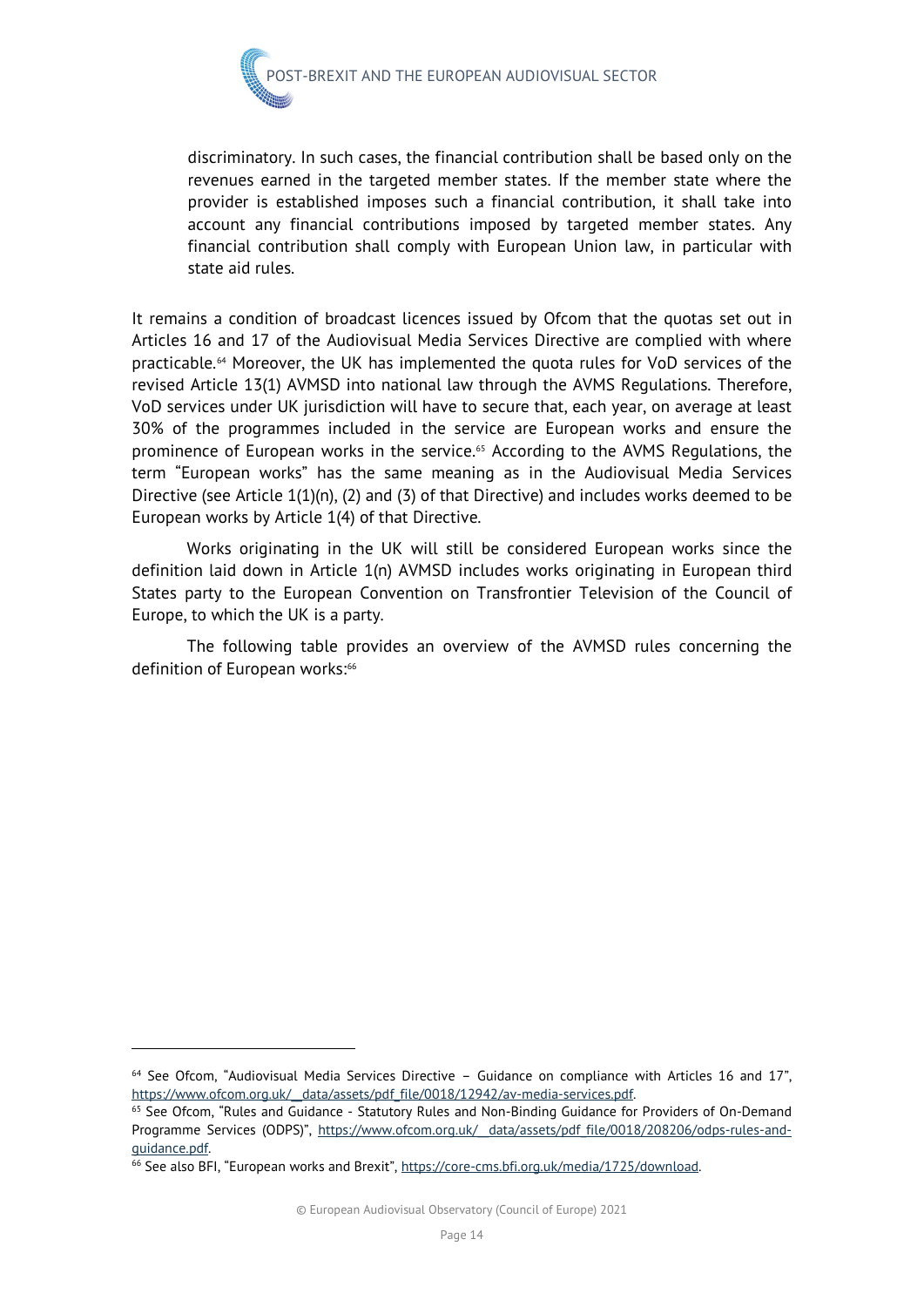

| Origin of the work                                                                                                                                              | <b>Conditions concerning the work</b>                                                                                                                                                                                                                                                                                                                                                                                                                              |  |  |  |
|-----------------------------------------------------------------------------------------------------------------------------------------------------------------|--------------------------------------------------------------------------------------------------------------------------------------------------------------------------------------------------------------------------------------------------------------------------------------------------------------------------------------------------------------------------------------------------------------------------------------------------------------------|--|--|--|
| <b>EU</b> member state                                                                                                                                          | Mainly made with authors and workers residing in one or more of the<br>states referred to, provided that they comply with one of the<br>following three conditions:                                                                                                                                                                                                                                                                                                |  |  |  |
| <b>European third states</b><br>party to the European<br><b>Convention on</b><br><b>Transfrontier Television</b><br>of the Council of Europe                    | They are made by one or more producers established in one or<br>m.<br>more of those states.<br>Production of the works is supervised and actually controlled<br>by one or more producers established in one or more of those<br>states.<br>The contribution of co-producers of those states to the total<br>$\sim$<br>co-production costs is preponderant and the co-production is<br>not controlled by one or more producers established outside<br>those states. |  |  |  |
| Co-produced within the<br>framework of agreements<br>related to the audiovisual<br>sector concluded<br>between the European<br><b>Union and third countries</b> | Fulfil the conditions defined in each of the agreements related to the<br>audiovisual sector concluded between the European Union and third<br>countries.                                                                                                                                                                                                                                                                                                          |  |  |  |
| Co-produced within the<br>framework of bilateral<br>co-production<br>agreements concluded<br>between EU member<br>states and third countries                    | Co-producers from the European Union supply a majority share of the<br>total cost of production.<br>Production is not controlled by one or more producers established<br>outside the territory of the member states.                                                                                                                                                                                                                                               |  |  |  |

#### **Table 2. Rules concerning the definition of a "European work"**

*Source: European Audiovisual Observatory elaborations.* 

# <span id="page-19-0"></span>**2.4. Intellectual property**

The Intellectual Property (Copyright and Related Rights) (Amendment) (EU Exit) Regulations 2019 ("IP Regulations") introduced amendments to existing copyright and database legislation which govern copyright and database protection after Brexit.<sup>[67](#page-19-1)</sup> This means that the main international copyright treaties, to which both the UK and EU are contracting parties, will apply to the EU-UK relationship in the field of copyright. These include the World Intellectual Property Organization (WIPO) Copyright Treaty (WCT), the WIPO Performances and Phonograms Treaty (WPPT), and the Agreement on Trade-Related Aspects of Intellectual Property Rights (TRIPS Agreement). The United Kingdom is furthermore a party to the Berne Convention for the Protection of Literary and Artistic

<span id="page-19-1"></span><sup>67</sup> The Intellectual Property (Copyright and Related Rights) (Amendment) (EU Exit) Regulations 2019, 19 March 2019, [https://www.legislation.gov.uk/uksi/2019/605/made.](https://www.legislation.gov.uk/uksi/2019/605/made)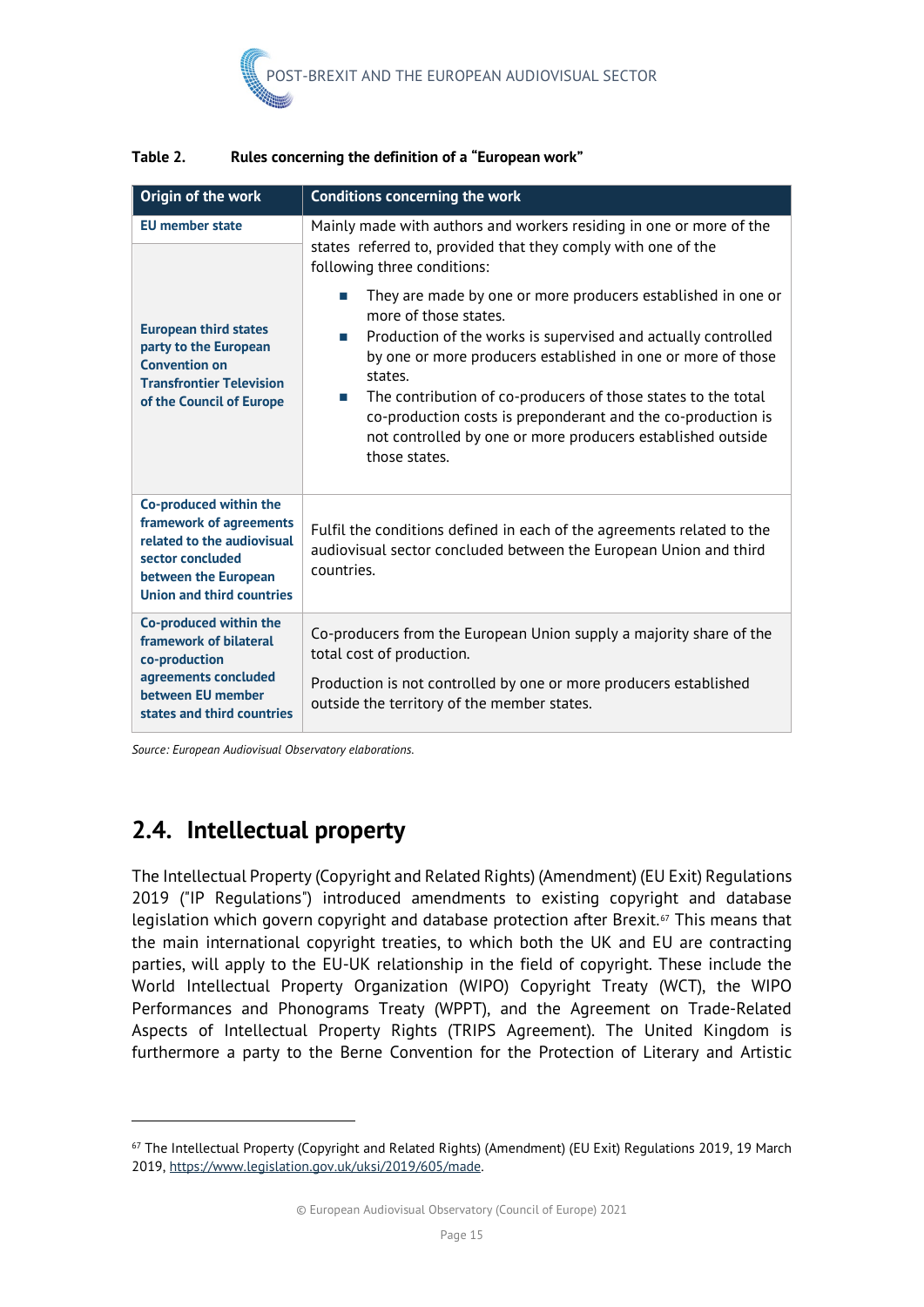

Works; the European Union is not. However, the European Union is required pursuant to Article 1(4) WCT to apply Article 1-21 and the Appendix of the Berne Convention.

These treaties will apply with regard to the following issues:

- The protection of copyright and related rights (for example, exclusive rights of reproduction, distribution, rental, communication and the making available for authors and, where applicable, also for holders of related rights, such as phonogram producers, performers and broadcasting organisations).
- The term of protection of copyright and certain related rights.
- **D** Obligations concerning technological protection measures and rights management information.
- Databases.
- Computer programmes.
- Semiconductor topographies.
- The enforcement of copyright (as one of the intellectual property rights in part 3 of TRIPS), including border measures.

EU copyright law provides, however, for a higher level of protection than the international legal instruments mentioned above, including certain forms of *lex specialis* or particular cross-border measures for the benefit of rightsholders or users in the internal market and/or the management of rights.

# <span id="page-20-0"></span>2.4.1. Term of protection

The term of protection for copyrighted works in the UK for works from the UK, EEA, or other countries has not changed from 1 January 2021, as the UK has kept the relevant provisions in its domestic legislation.<sup>[68](#page-20-2)</sup>

# <span id="page-20-1"></span>2.4.2. Cable retransmission

#### 2.4.2.1. Retransmission in the EEA

EU rules on cable retransmissions of broadcasts included in the SatCab Directive $\omega$  do not apply to broadcasts originating in the UK. Rightsholders whose works are broadcast from the UK and retransmitted via cable in the EEA:

 $\blacksquare$  may need to negotiate licences with the cable operator directly;

© European Audiovisual Observatory (Council of Europe) 2021

<span id="page-20-2"></span><sup>&</sup>lt;sup>68</sup> See Title V, Chapter 2, Article IP. 12 TCA and Sections 4-8 of the Intellectual Property (Copyright and Related Rights) (Amendment) (EU Exit) Regulations 2019.<br><sup>69</sup> Council Directive 93/83/EEC of 27 September 1993 on the coordination of certain rules concerning copyright

<span id="page-20-3"></span>and rights related to copyright applicable to satellite broadcasting and cable retransmission (consolidated text), [https://eur-lex.europa.eu/legal-content/EN/TXT/?uri=CELEX%3A01993L0083-20190606.](https://eur-lex.europa.eu/legal-content/EN/TXT/?uri=CELEX%3A01993L0083-20190606)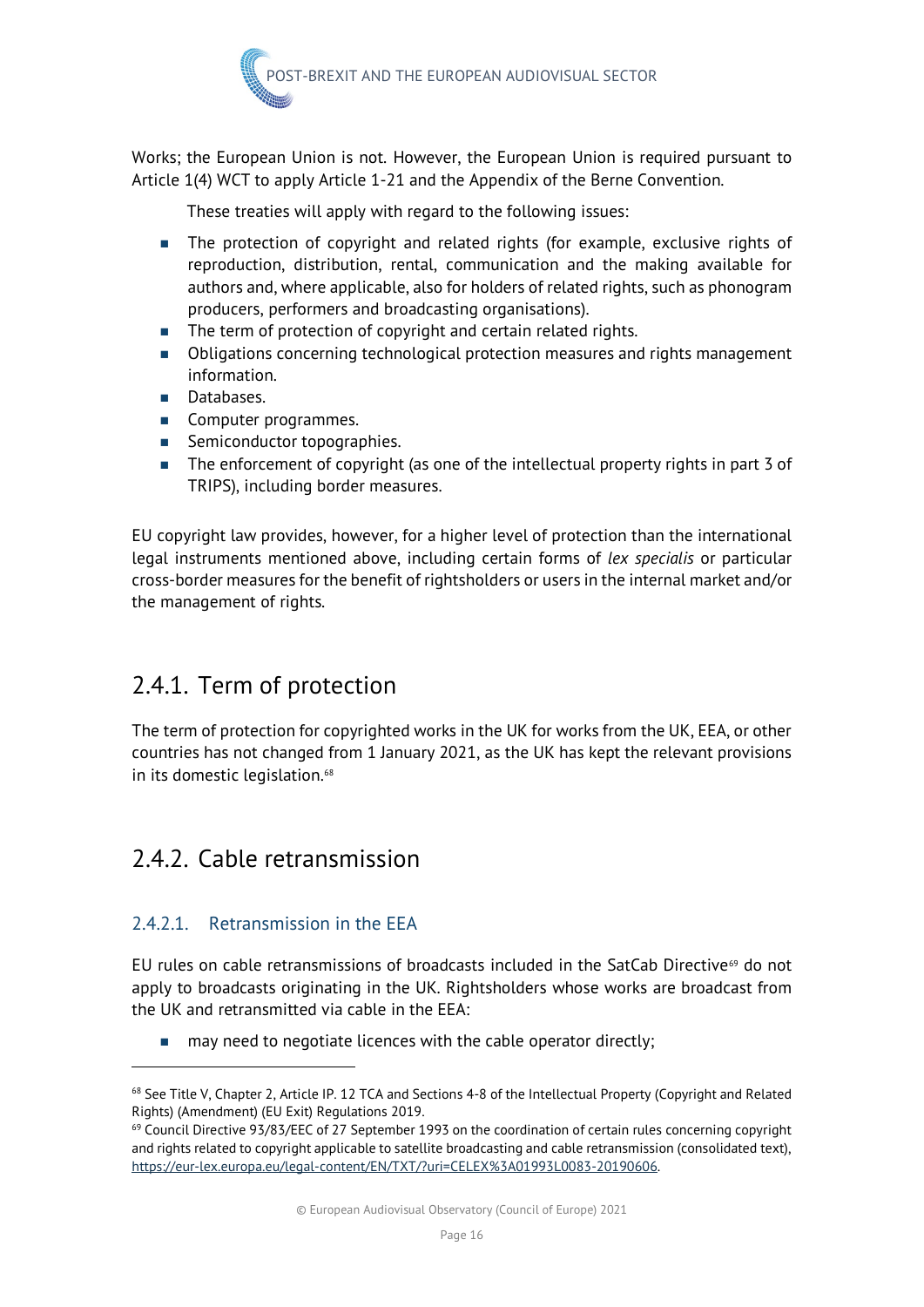

 could see statutory licensing terms imposed on the cable retransmission of their works in certain EEA states.

#### 2.4.2.2.2. Retransmission in the UK

UK legislation will continue to apply existing rules to cable retransmissions of broadcasts originating in an EEA member state.<sup>[70](#page-21-2)</sup>

# <span id="page-21-0"></span>2.4.3. Satellite broadcasting

#### 2.4.3.1. UK satellite broadcasters

Depending on how the domestic legislation of each EEA member state treats broadcasts originating from non-EEA countries, UK broadcasters may no longer benefit from the SatCab Directive's country-of-origin principle for broadcasts into the EEA from 1 January 2021 and may need to obtain additional rightsholder permissions covering the EEA states.

#### 2.4.3.2. Broadcast of works transmitted into the UK

The country-of-origin principle will continue to be applied in the UK to broadcasts from any country, and these will not need specific rightsholder permission for the UK, except in cases where the broadcast is commissioned or uplinked to a satellite in the UK, and it originates from a country that provides lower levels of copyright protection.<sup>[71](#page-21-3)</sup>

### <span id="page-21-1"></span>2.4.4. Satellite decoders

From 1 January 2021, it is again an offence in the UK to use satellite broadcast decoder devices intended for EU audiences, to access a programme included in a broadcast made from the UK with the intent of avoiding a charge associated with the programme. This provision from Section 297 of the Copyright, Designs and Patents Act 1988 (CDPA)<sup>[72](#page-21-4)</sup> had been made inapplicable by the Court of Justice of the European Union in its *Premier League* judgment.<sup>[73](#page-21-5)</sup>

<span id="page-21-2"></span> $70$  See Section 13 of the Intellectual Property (Copyright and Related Rights) (Amendment) (EU Exit) Regulations 2019.

<span id="page-21-3"></span> $71$  See Section 3 of the Intellectual Property (Copyright and Related Rights) (Amendment) (EU Exit) Regulations 2019.

<span id="page-21-5"></span><span id="page-21-4"></span><sup>&</sup>lt;sup>72</sup> Copyright, Designs and Patents Act 1988, https://www.legislation.gov.uk/ukpga/1988/48/contents.<br><sup>73</sup> Judgment of the Court of Justice of the European Union (Grand Chamber) of 4 October 2011, FA Premier League et al. v. QC Leisure et al. and Karen Murphy v. Media Protection Services, Joined Cases C-403/08 and C-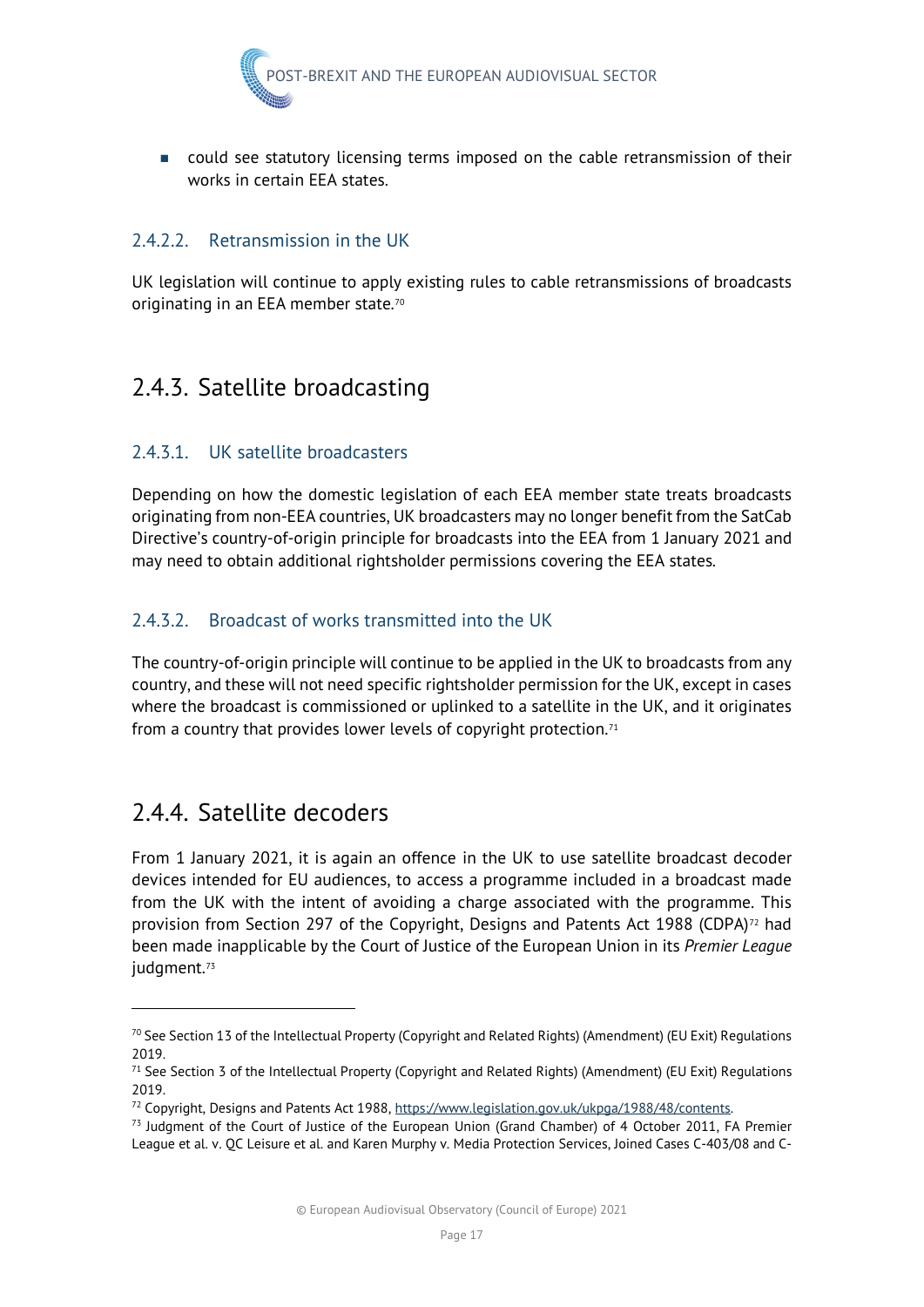

# <span id="page-22-0"></span>2.4.5. Cross-border portability of online content services

The EU Portability Regulation<sup>[74](#page-22-2)</sup> ceased to apply to UK-EEA travel from 1 January 2021.<sup>[75](#page-22-3)</sup> In the UK, the regulation has been revoked under the IP Regulations. The EU Geo-blocking Regulation<sup>[76](#page-22-4)</sup> currently does not apply to the audiovisual sector, and any possible amendment would in any case not apply in the UK. $<sup>77</sup>$  $<sup>77</sup>$  $<sup>77</sup>$ </sup>

### <span id="page-22-1"></span>2.4.6. Orphan works

The EU orphan works exception<sup>78</sup> no longer applies to UK-based institutions; it was repealed from UK law on 1 January 2021.<sup>[79](#page-22-7)</sup> The UK's orphan works licensing scheme<sup>[80](#page-22-8)</sup> continues to apply in the UK; the only change is that licensees will no longer need to consult the EUIPO orphan works database as part of the diligent search.<sup>[81](#page-22-9)</sup>

429/08,

[http://curia.europa.eu/juris/document/document.jsf;jsessionid=EF5C0BF194B3E2473806A5F30A74019B?text=](http://curia.europa.eu/juris/document/document.jsf;jsessionid=EF5C0BF194B3E2473806A5F30A74019B?text=&docid=110361&pageIndex=0&doclang=EN&mode=lst&dir=&occ=first&part=1&cid=23053524) [&docid=110361&pageIndex=0&doclang=EN&mode=lst&dir=&occ=first&part=1&cid=23053524.](http://curia.europa.eu/juris/document/document.jsf;jsessionid=EF5C0BF194B3E2473806A5F30A74019B?text=&docid=110361&pageIndex=0&doclang=EN&mode=lst&dir=&occ=first&part=1&cid=23053524) 74 Regulation (EU) 2017/1128 of the European Parliament and of the Council of 14 June 2017 on cross-border

<span id="page-22-2"></span>portability of online content services in the internal market (Text with EEA relevance) (consolidated text), https://eur-lex.europa.eu/legal-content/EN/TXT/?uri=CELEX%3A02017R1128-20170630.<br><sup>75</sup> See Sections 34 and 37 of the Intellectual Property (Copyright and Related Rights) (Amendment) (EU Exit)

<span id="page-22-3"></span>Regulations 2019.

<span id="page-22-4"></span> $76$  Regulation (EU) 2018/302 of the European Parliament and of the Council of 28 February 2018 on addressing unjustified geo-blocking and other forms of discrimination based on customers' nationality, place of residence or place of establishment within the internal market and amending Regulations (EC) No 2006/2004 and (EU) 2017/2394 and Directive 2009/22/EC (Text with EEA relevance), [https://eur-lex.europa.eu/legal-](https://eur-lex.europa.eu/legal-content/EN/TXT/?uri=uriserv:OJ.LI.2018.060.01.0001.01.ENG&toc=OJ:L:2018:060I:TOC)

<span id="page-22-5"></span>[content/EN/TXT/?uri=uriserv:OJ.LI.2018.060.01.0001.01.ENG&toc=OJ:L:2018:060I:TOC.](https://eur-lex.europa.eu/legal-content/EN/TXT/?uri=uriserv:OJ.LI.2018.060.01.0001.01.ENG&toc=OJ:L:2018:060I:TOC)<br><sup>77</sup> See European Commission, "Commission publishes its short-term review of the Geo-blocking Regulation", 30 November 2020, [https://ec.europa.eu/digital-single-market/en/news/commission-publishes-its-short-term](https://ec.europa.eu/digital-single-market/en/news/commission-publishes-its-short-term-review-geo-blocking-regulation)review-geo-blocking-regulation.<br><sup>78</sup> Directive 2012/28/EU of the European Parliament and of the Council of 25 October 2012 on certain permitted

<span id="page-22-6"></span>uses of orphan works Text with EEA relevance,

<span id="page-22-7"></span>https://eur-lex.europa.eu/legal-content/EN/TXT/?uri=celex%3A32012L0028.<br><sup>79</sup> See Sections 11, 12, 23 and 31 of the the Intellectual Property (Copyright and Related Rights) (Amendment) (EU Exit) Regulations 2019.

<span id="page-22-8"></span><sup>&</sup>lt;sup>80</sup> The scheme allows orphan works to be licensed in the UK for commercial and non-commercial uses, subject to the user paying application and licence fees and completing a diligent search for the right holder. See Intellectual Property Office, "Guidance - Copyright: orphan works"[, https://www.gov.uk/guidance/copyright-](https://www.gov.uk/guidance/copyright-orphan-works)

<span id="page-22-9"></span>orphan-works.<br><sup>81</sup> See Article 3(6) of Directive 2012/28/EU.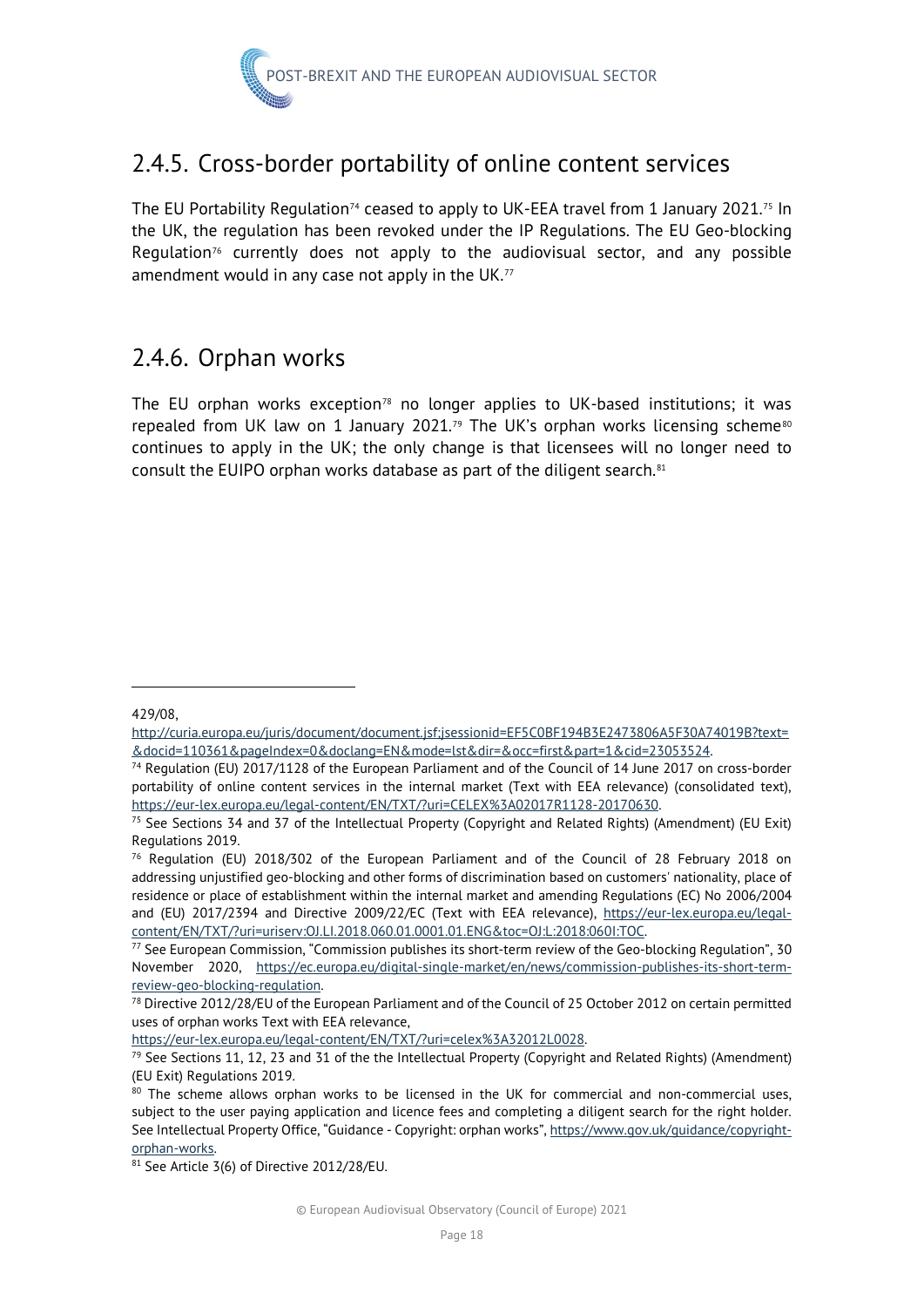

# <span id="page-23-0"></span>2.4.7. Access to copyright works for visually impaired people

The Marrakesh Treaty<sup>[82](#page-23-2)</sup> is an international agreement which aims to improve the access of visually impaired people to copyright works. The EU is party to the treaty and implemented it via Directive (EU) 2017/1564  $83$  and Regulation (EU) 2017/1563. $84$ 

The UK transposed the directive via the Copyright and Related Rights (Marrakesh Treaty etc.) (Amendment) Regulations 2018, $85$  and both the EU regulation and the UK's implementation of the directive were retained in UK law from 1 January 2021.<sup>[86](#page-23-6)</sup> This means that people with visual impairment or authorised bodies in the UK are still able to make and distribute accessible format copies of copyrighted works, but the cross-border exchange of accessible format copies of works may still be affected.

The UK ratified the Marrakesh Treaty in its own right on 1 October 2020, and it came into force on 1 January 2021.[87](#page-23-7)

# <span id="page-23-1"></span>2.4.8. Collective rights management

#### 2.4.8.1. CMOs based in the EEA

From 1 January 2021, EEA collective management organisations (CMOs) are no longer required under the directive on collective management<sup>[88](#page-23-8)</sup> to represent UK rightsholders or to represent the catalogues of UK CMOs for online licensing of musical rights. UK

<span id="page-23-2"></span><sup>82</sup> Marrakesh Treaty to Facilitate Access to Published Works for Persons Who Are Blind, Visually Impaired or Otherwise Print Disabled, adopted on 27 June 2013, https://www.wipo.int/treaties/en/ip/marrakesh/.<br><sup>83</sup> Directive (EU) 2017/1564 of the European Parliament and of the Council of 13 September 2017 on certain

<span id="page-23-3"></span>permitted uses of certain works and other subject matter protected by copyright and related rights for the benefit of persons who are blind, visually impaired or otherwise print-disabled and amending Directive 2001/29/EC on the harmonisation of certain aspects of copyright and related rights in the information society, https://eur-lex.europa.eu/eli/dir/2017/1564/oj.<br><sup>84</sup> Regulation (EU) 2017/1563 of the European Parliament and of the Council of 13 September 2017 on the

<span id="page-23-4"></span>cross-border exchange between the Union and third countries of accessible format copies of certain works and other subject matter protected by copyright and related rights for the benefit of persons who are blind, visually impaired or otherwise print-disabled,

https://eur-lex.europa.eu/legal-content/EN/TXT/?qid=1570801036325&uri=CELEX:32017R1563.<br><sup>85</sup> The Copyright and Related Rights (Marrakesh Treaty etc.) (Amendment) Regulations 2018,

<span id="page-23-6"></span><span id="page-23-5"></span>https://www.legislation.gov.uk/uksi/2018/995/contents/made.<br><sup>86</sup> See Sections 35 and 36 of the Intellectual Property (Copyright and Related Rights) (Amendment) (EU Exit) Regulations 2019.

<span id="page-23-7"></span><sup>87</sup> Marrakesh Notification No. 75 - Marrakesh Treaty to Facilitate Access to Published Works for Persons Who Are Blind, Visually Impaired or Otherwise Print Disabled - Ratification by the United Kingdom of Great Britain and Northern Ireland, https://www.wipo.int/treaties/en/notifications/marrakesh/treaty\_marrakesh\_75.html.<br><sup>88</sup> Directive 2014/26/EU of the European Parliament and of the Council of 26 February 2014 on

<span id="page-23-8"></span>collective management of copyright and related rights and multi-territorial licensing of rights in musical works for online use in the internal market Text with EEA relevance, [https://eur-lex.europa.eu/legal](https://eur-lex.europa.eu/legal-content/EN/TXT/?uri=CELEX%3A32014L0026)[content/EN/TXT/?uri=CELEX%3A32014L0026.](https://eur-lex.europa.eu/legal-content/EN/TXT/?uri=CELEX%3A32014L0026)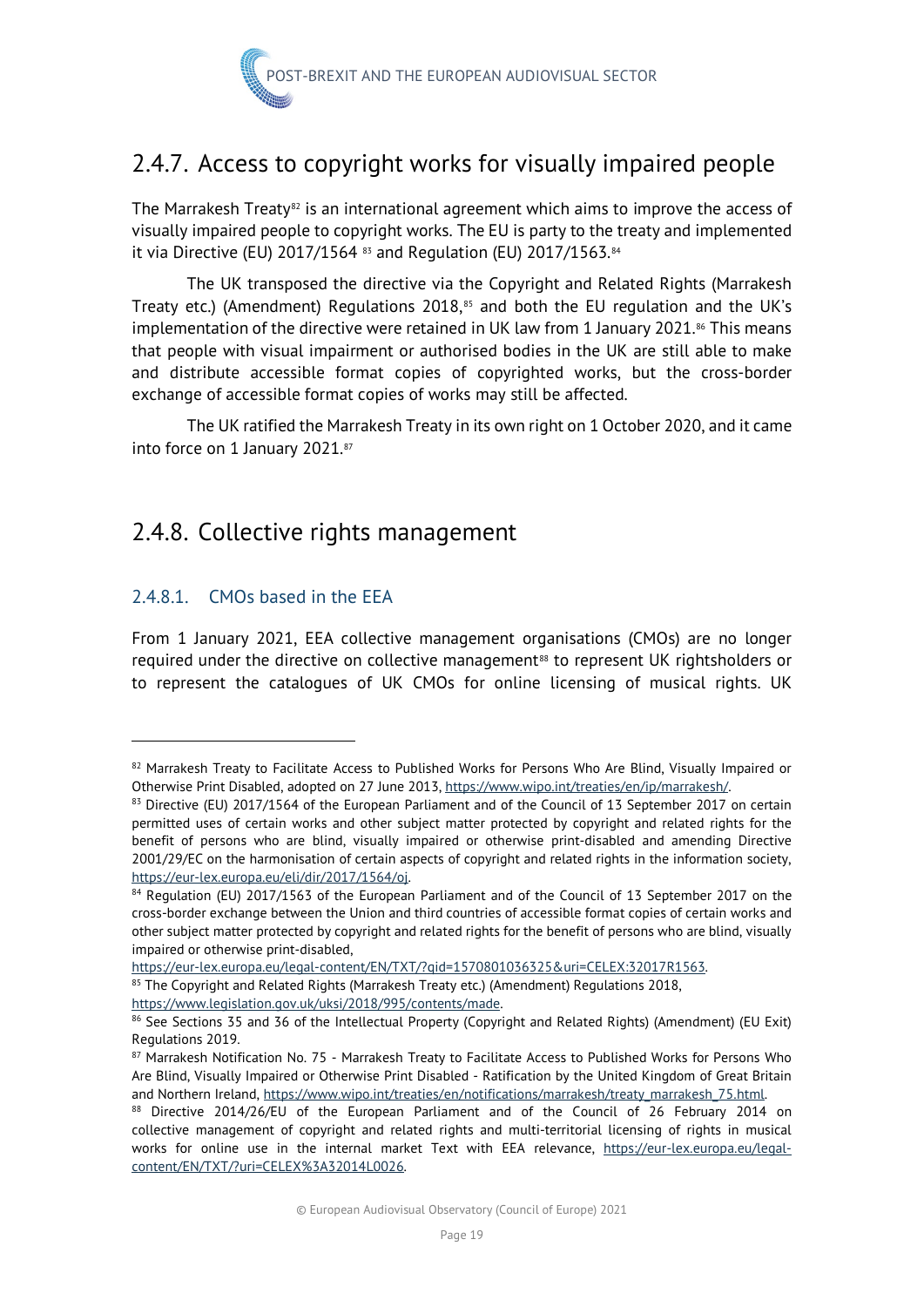

rightsholders and CMOs are still able to request representation, but EEA CMOs may still be free to refuse those requests depending on the law in individual member states.

#### 2.4.8.2. CMOS based in the UK

Existing obligations with regard to UK CMOs continue to apply after 1 January 2021, including those specific to multi-territorial licensing of musical works for online services.<sup>[89](#page-24-1)</sup>

# <span id="page-24-0"></span>2.4.9. Trade Specialised Committee on Intellectual Property

The EU-UK Partnership Council (PC)<sup>[90](#page-24-2)</sup> oversees the attainment of the objectives of the TCA and any supplementing agreement and supervises and facilitate their implementation and application. Each Party may refer to the PC any issue relating to the implementation, application and interpretation of the TCA or of any supplementing agreement.

For matters concerning intellectual property, the Parties undertake to cooperate with a view to supporting the implementation of the commitments and obligations undertaken under Title V and will, either directly or through the Trade Specialised Committee on Intellectual Property, $91$  maintain contact on all matters related to the implementation and functioning of this Title.<sup>[92](#page-24-4)</sup>

<span id="page-24-1"></span><sup>89</sup> See Section 32 of the Intellectual Property (Copyright and Related Rights) (Amendment) (EU Exit) Regulations 2019.

<span id="page-24-2"></span><sup>90</sup> See Title III, Article INST. 1 TCA.

<span id="page-24-3"></span><sup>91</sup> See Title III, Article INST. 2(1)(q) TCA.

<span id="page-24-4"></span><sup>92</sup> See Title V, Chapter 4, Article IP. 55 TCA.